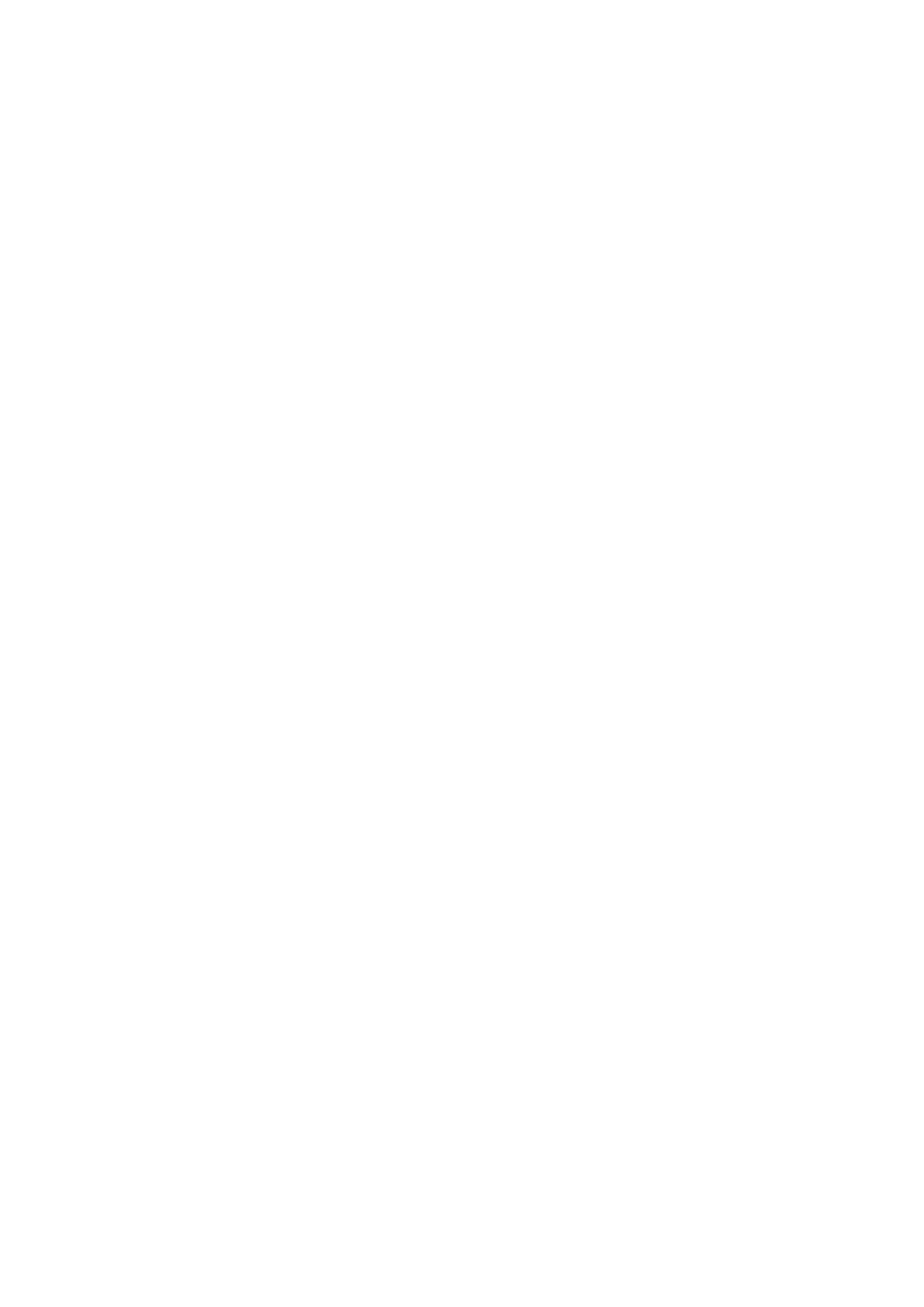# **'Kandinsky-fying' the Law: A Translaborative Use of Abstract Art in the Law Classroom**

Paresh Kathrani,

University of Westminster

#### **Abstract:**

Sources of law are made up of terms that, amongst other things, mediate between facts and different results, and it is the role of lawyers to explain or justify why a particular interpretation or permutation of a given term should be taken in a given case. Such terms do not exist in isolation, but are hugely contextual and play an integral role in intermediating between different potential outcomes. Therefore, the skill of carefully applying and using legal terms is one of the primary focuses of legal education and calls for a consideration of the intricate role that legal terms play in legal argumentation. However, sometimes this endeavour in the law classroom is affected by the focus placed on the meaning of individual terms, as opposed to the broader role they have in legal reasoning and the analysis of legal outcomes. In considering this, this paper draws a contrast between the way in which students sometimes use different legal and moral terms in the various roles in their lives outside of the classrooms and within, and contends that one of the reasons for this is the greater liberty that they feel in using different terms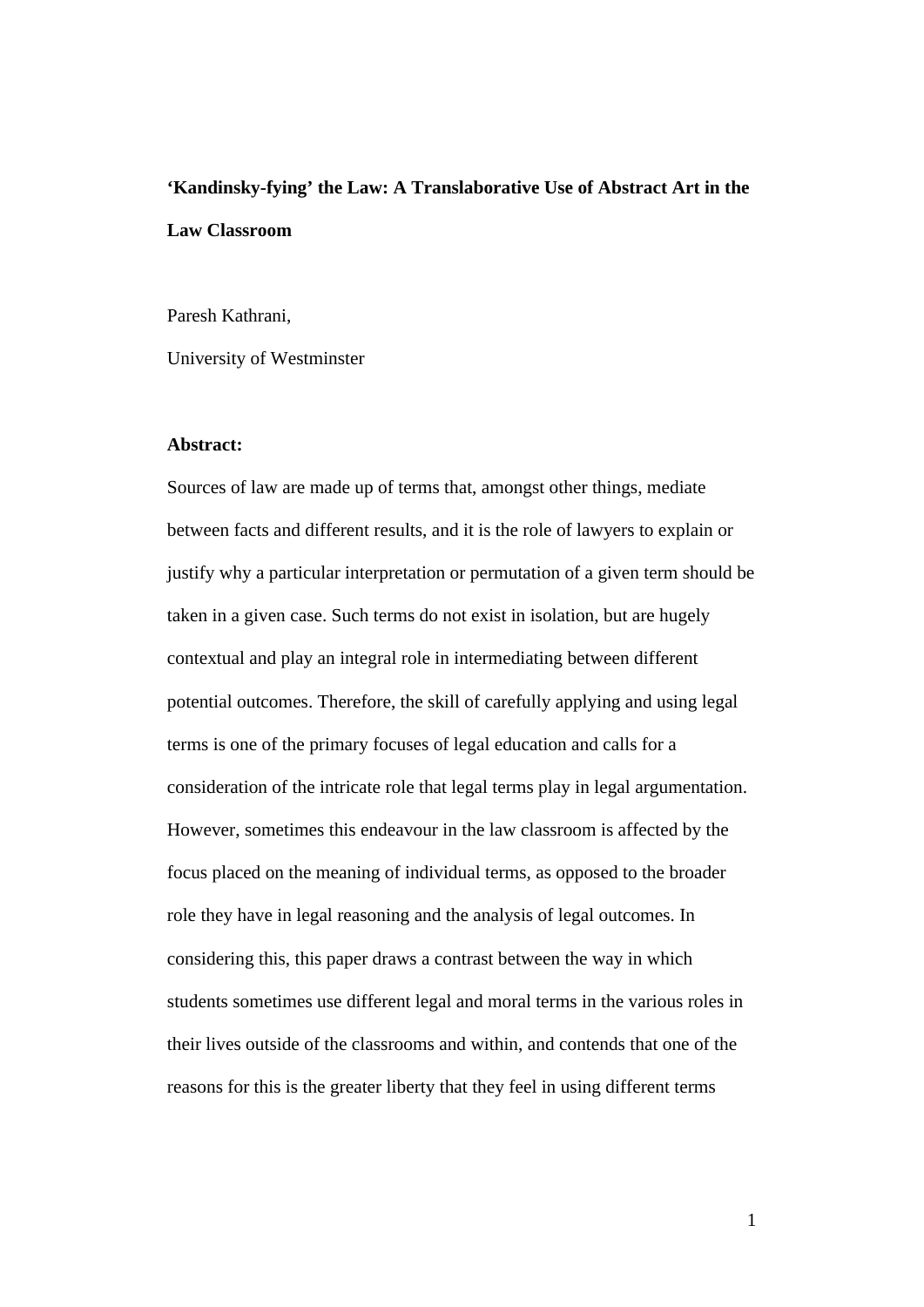outside of the classroom. This paper contends that, pedagogically, a similar level of independence can be achieved through the collaborative translation of legal concepts into abstract art, by enabling students to take greater coownership of legal language. Specifically, it argues that Wassily Kandinsky's art theory, with its emphasis on the spirit and emotions, can provide an effective framework for this.

**Keywords:** law, legal language, legal pedagogy, intersemiotic translation, Kandinsky

If he thought, or may have thought, that in throwing the child he was exposing him to only the slight risk of being injured, then you would probably readily conclude that he did not intend to cause serious injury, because it was outside his contemplation that he would be seriously injured. But the defence say here that he never thought about the consequence at all when he threw the child. He did not give it a moment's thought. Again, if that is right, or may be right, you may readily conclude that he did not appreciate that serious harm would result. It follows from that, if that is how you find, that you cannot infer that he intended to do Karl really serious harm unless you are sure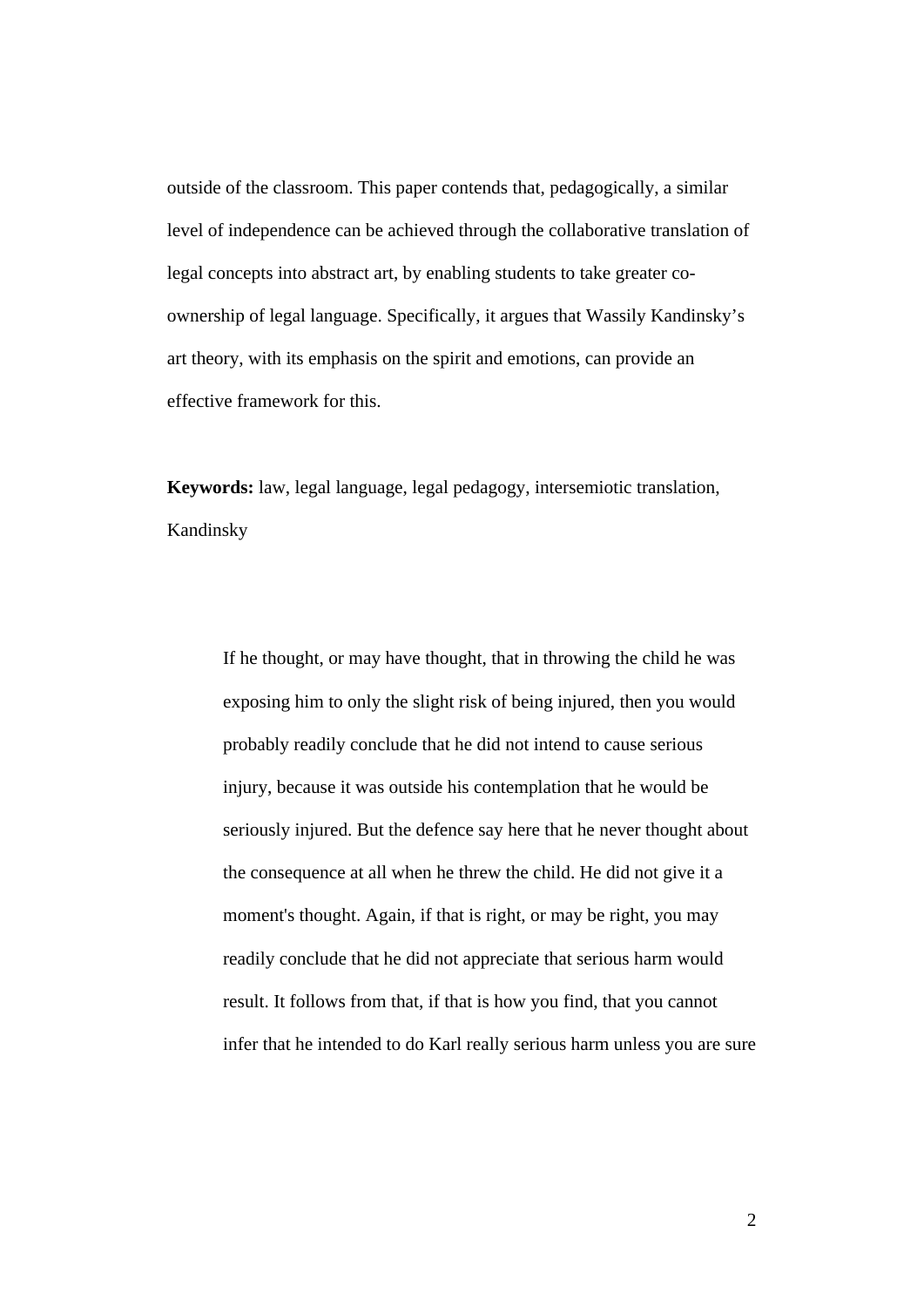that serious harm was a virtual certainty from what he was doing and he appreciated that that was the case.

(Regina v Woollin 1998)

#### **1. The Spaces of Law: Translaboration and Abstract Art?**

From one standpoint, lawyering can be understood as the considered utilisation of normative terms in the construction of an argument with a view to identifying just outcomes (Lindahl 2004). Different sources of law in this jurisdiction, England and Wales, including Acts of Parliament and common law cases, for example, enshrine principles comprised of legal terms, such as 'fair' and 'reasonable', and it is the role of a lawyer to put forward why those terms must have certain legal outcomes in settling disputes between parties in a case. Logic is fundamental here. Lawyers have to carefully show why a set of facts must lead to a particular set of outcomes. This gives rise to a number of observations, not least that most legal terms are not inert, but can only be understood in the complex ecosystem of a set of facts and potential legal results. For instance, the legal term 'duty' is important to a claim of negligence. However, it cannot be fully appreciated in the abstract. In order to appreciate the full significance of the legal term 'duty', it must be conjoined to yet another legal notion, 'to care', resulting in an entirely new legal term, a 'duty of care'; but even then, to fully appreciate what a 'duty of care' actually imports to a negligence case, it is important to then, in the context of a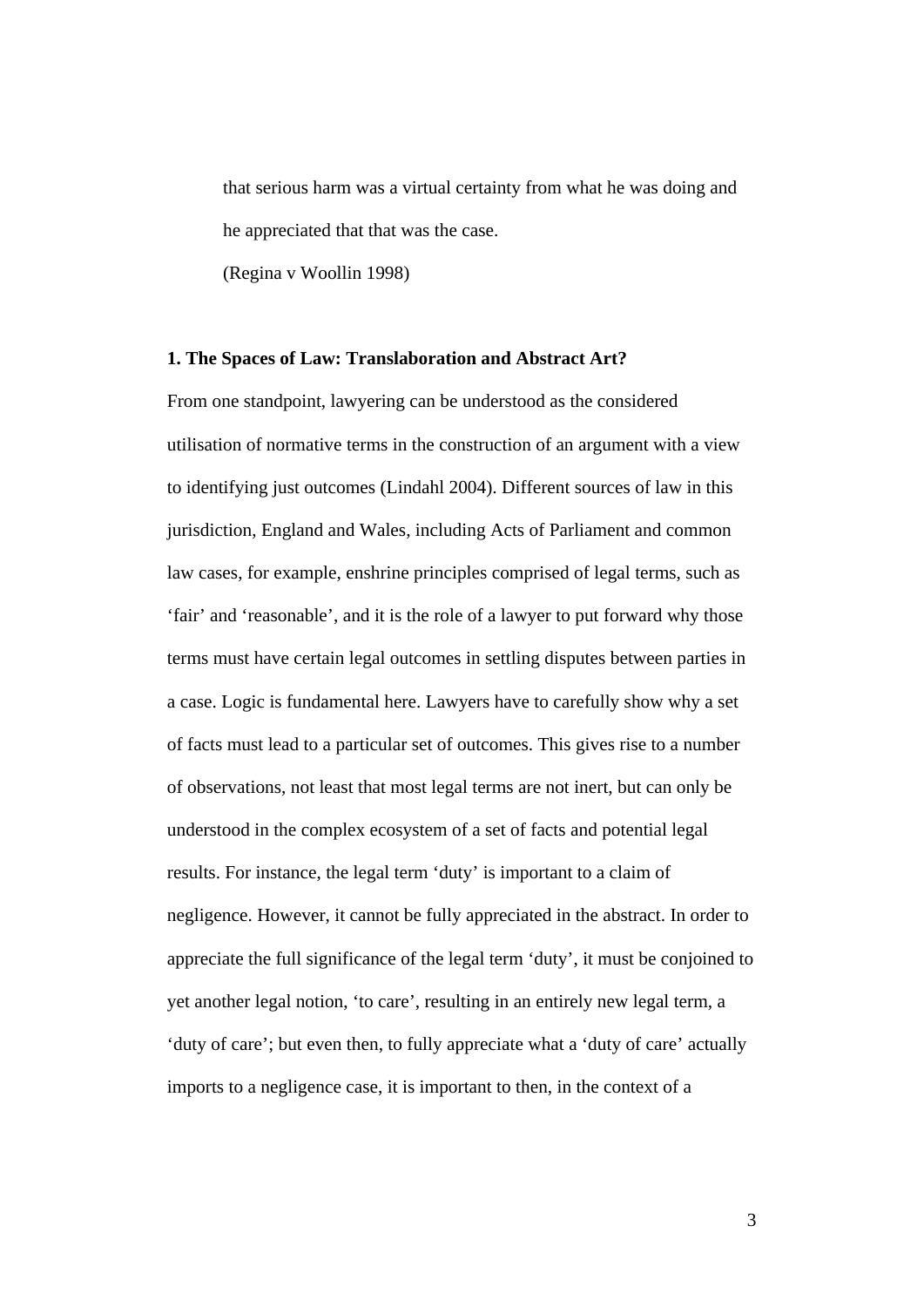negligence case, connect it to a set of facts. Hence, a multifaceted chain emerges. For example, if a case concerned a doctor, a lawyer might use the legal notion of a 'duty of care' to posit the argument that a certain standard of behaviour was expected of the doctor and that a failure to behave in that manner supports a claim of negligence and an outcome of damages. In this way, the legal terms of 'duty', 'standard of care', etc. can only be understood within the universe of a set of facts and potential legal outcomes and become an integral part of a logic-based, deductive syllogism that leads from the former to the latter. This has similar parallels, for example, to what Alf Ross argued in relation to legal rights, particularly ownership – that the one term 'ownership' links certain sets of facts with potential rights-based outcomes (Spaak 2014). However, the legal terms that are used in such a syllogism to intermediate between different legal outcomes are, of course, normative and can be developed in many different ways depending on the ethical and other reasons that are used to support them (Lindahl 2004). It follows that such complex terms of law operate within an ecosystem dependent not only on the facts in a particular case and the plethora of possible outcomes that a legal system may support, but also various other, interspersing atmospheres, including the social, the economic, the cultural and ethical amongst many others, which may be used to develop legal argument (Philippopoulos-Mihalopoulos 2015). Such terms, which exist in a number of different spaces, therefore draw and call for an analysis of a multitude of different strata, in the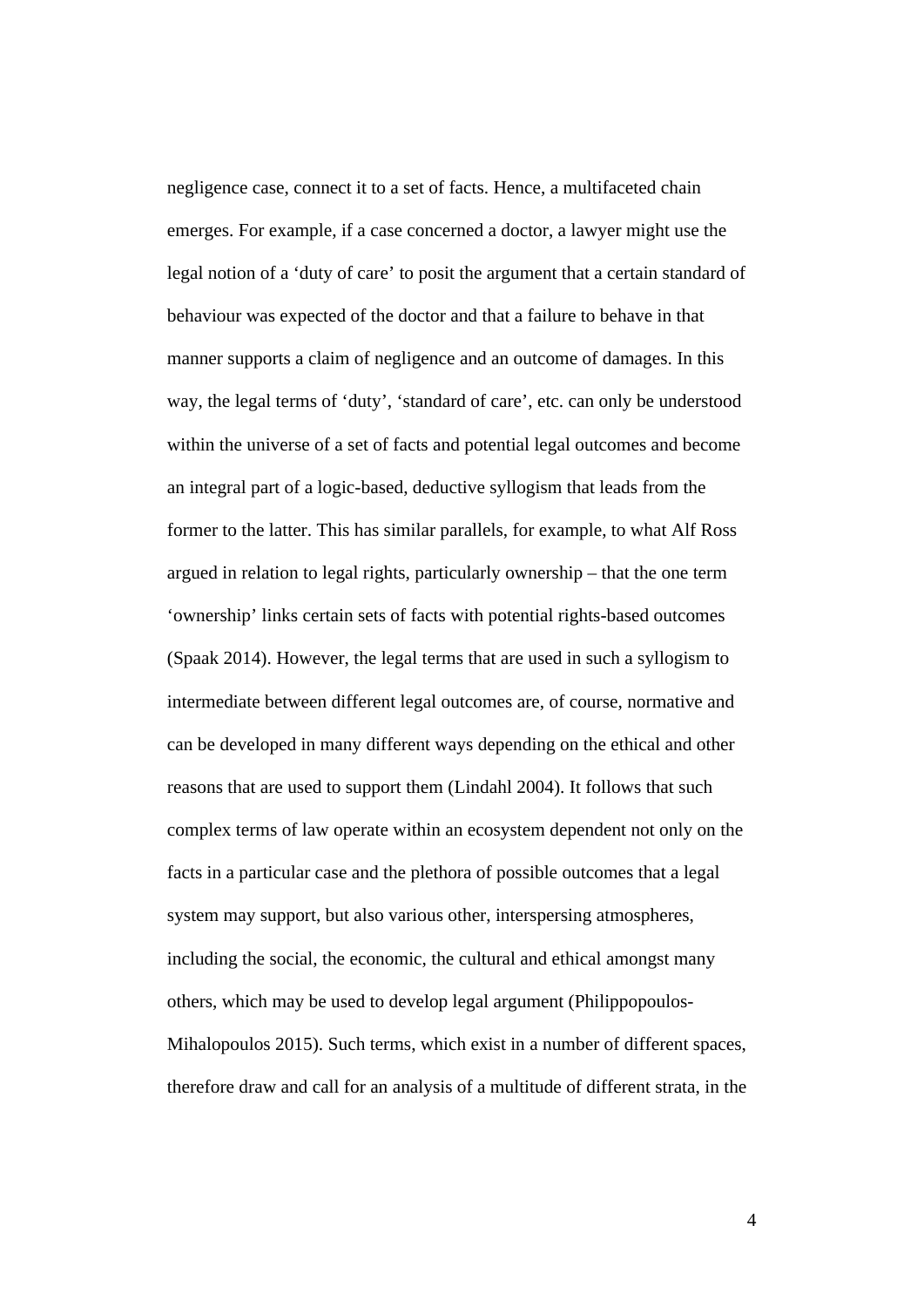development and posting of arguments. As such, the faculty of utilising legal terms by deciphering their many different nuances and spaces is an important skill of a lawyer – and law classrooms can be perceived as an environment where the lecturer and law student collaborate on this endeavour, and deconstruct the different shades and significance of legal terms.

However, occasionally, this collaboration does not go as far as it could do. What ought to be a vibrant, all-embracing discussion between the tutor and student on the outcomes of various legal terms, within an intricate ecosystem consisting of different spaces and colours, stops short. One of the reasons for this, which will be explored in this paper, is that legal analysis in the classroom occasionally gets fixed on legal terms as isolated lexical units for longer than it should do. A lot of time is sometimes spent on looking at what legal terms such as 'reasonableness', 'duty of care' and 'intention' mean, both in and of themselves and further with reference to sources of law, such as cases. Whilst this is, without question, fundamental, it is also crucial, given what has been said above about the wider contextual role of legal terms, to continue to explore their many spaces and milieus, particularly in the factual ecosystem described above. Tutors do, of course, have many effective pedagogical methods for doing this. Moots, debates and presentations, amongst other methods, are common in law schools across the world. However, this paper posits that using abstract art can also be a powerful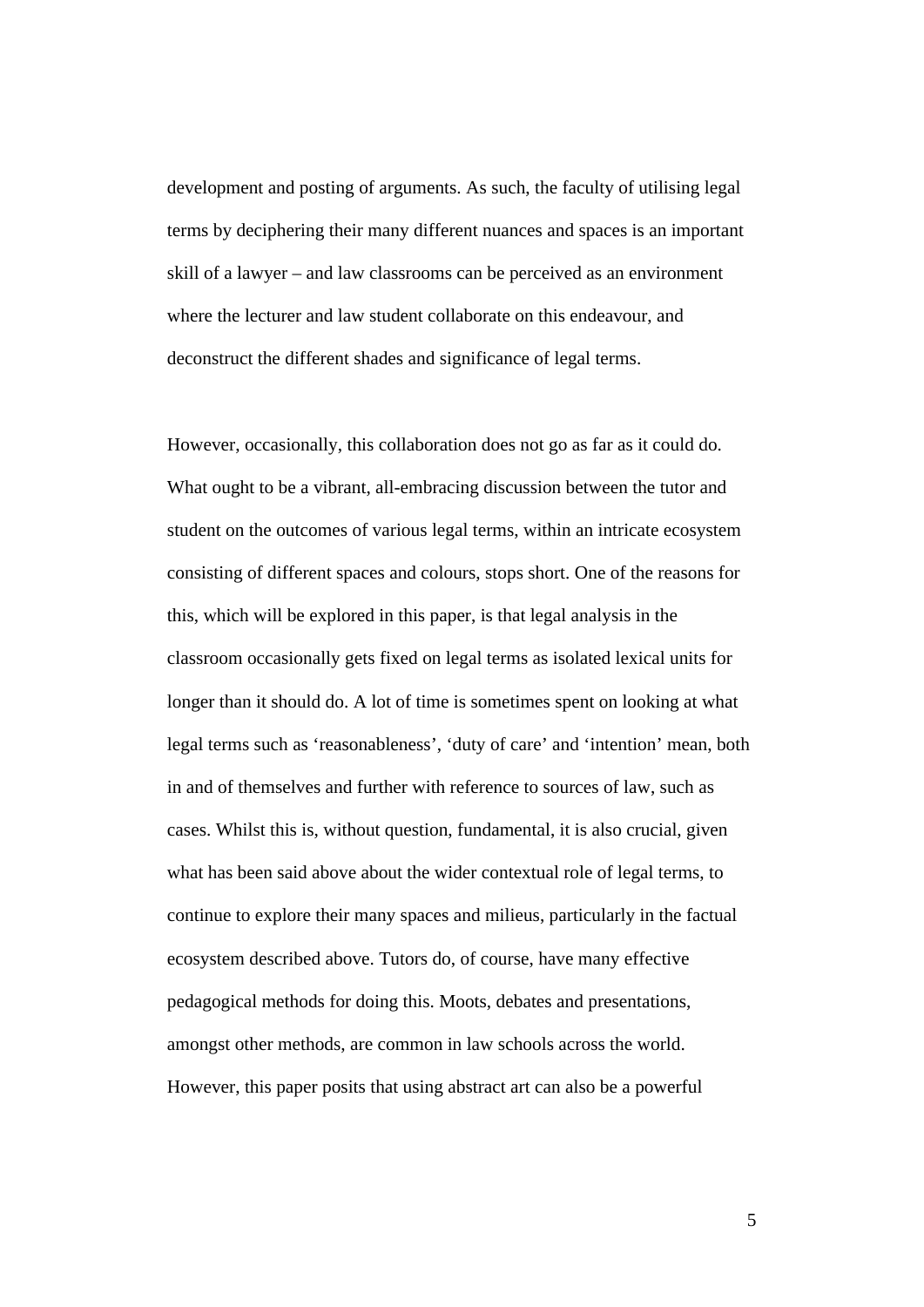medium, especially from a translaborative perspective. This is because, as discussed above, legal terms can only truly be understood within the context of an ecosystem made up of facts, possible legal outcomes, and many further intricately connected social, ethical and other spheres – indeed some changing over of time – and it is the central role of a lawyer to take those legal terms within those spheres, picture them together in a syllogism, and argue why a particular outcome must follow given the different premises in a case, such as the legal and evidential, and various standards of proof. In this way, legal terms are specifically used to identify and render appropriate legal results within the context of a case. It is arguable that what occurs within this intricate ecosystem is a normative transformation, or 'translation', of particular legal terms, such as 'reasonableness', 'remoteness', and 'fairness', into appropriate legal results and, not just in law classrooms but also in legal cases, this often involves a multitude of different actors who each bring their own subjectivity and power, collaboratively, to bear upon this transformation/translation of the law into outcomes. An element of translation as collaboration ('translaboration') occurs and this paper will now develop the pedagogical value that abstract art can bring to this activity in law classrooms.

#### **2. The Soundlessness of Lexical Units: Regina v Woollin (1998)**

As mentioned, this paper reflects on a state of affairs that sometimes occurs in law classrooms – namely the focus on legal terms as isolated lexical units.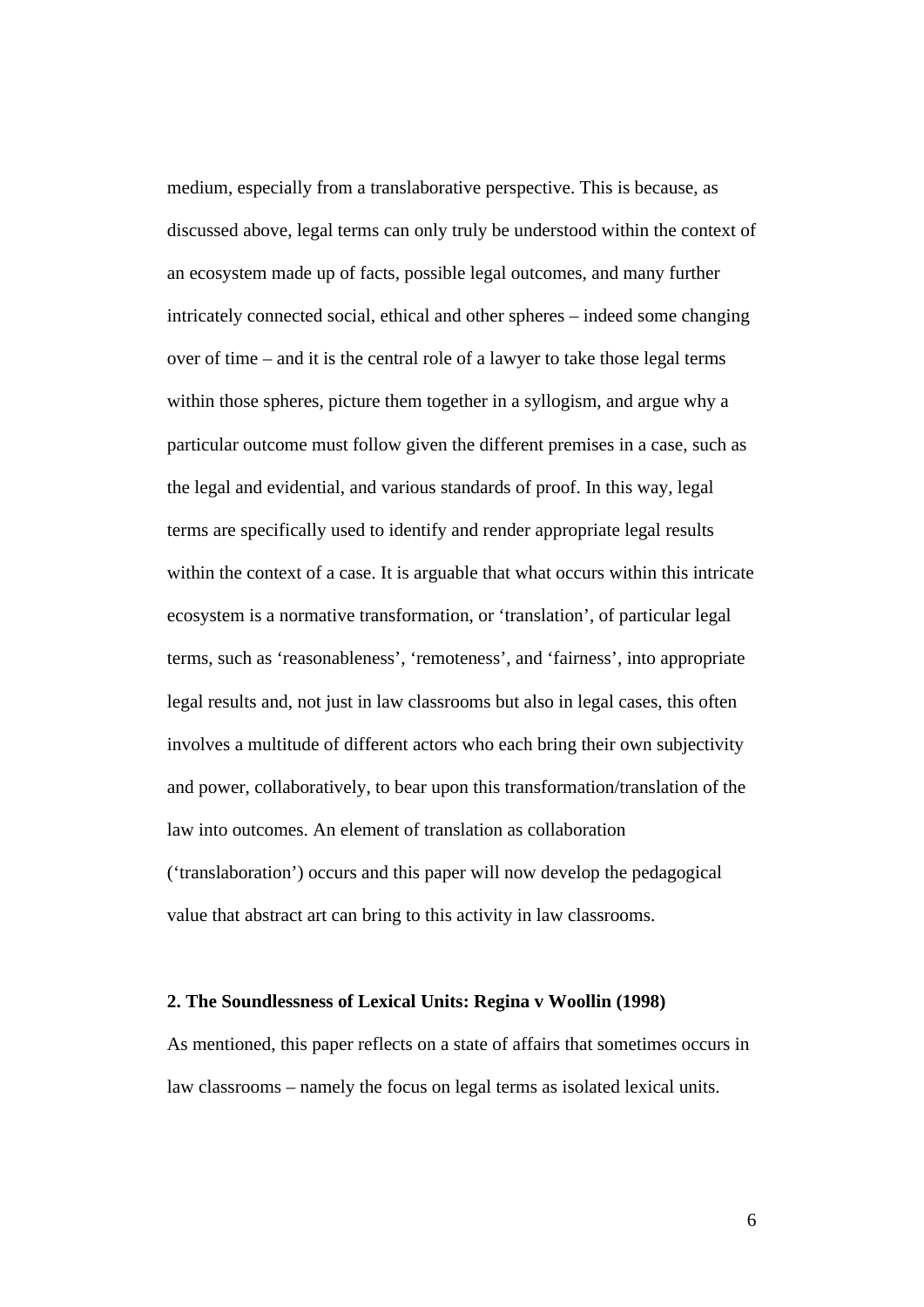Important concepts such as 'foresight', 'reasonableness', and 'proximity' are often defined and looked at in and of themselves, without reference to the various colours or strata that may determine if such legal terms do or do not apply in a particular case. For this reason, when these legal terms are later applied to facts, or examined in essays, the analysis is often not as detailed or probing as it could be if there were an absorption in the wider vibrations, or interpretations, of those concepts. Silence sometimes abounds when there ought to be sound.

The seminal case of Regina v Woollin (1998) provides a very useful illustration. In this case, the House of Lords had to consider if the defendant, who had thrown his three-year-old son against a solid surface, had intended to kill him or cause him serious injury. The Law Lords identified that 'intention' in criminal law was not just limited to where the defendant specifically wanted something to occur, but could also exist when a particular outcome was a virtually certain consequence of the defendant pursuing another particular aim and the defendant appreciated this. This latter two-stage test, otherwise known as 'oblique intention', constitutes one of the two main legal tests for intention in English criminal law, a culpable state of mind, the first one being 'direct intent'. As the definition of oblique intention in Woollin, the leading case, states, it is based, *inter alia*, on an appreciation of the risk – that there is a virtual certainty said outcome will occur. This imports the requirement that the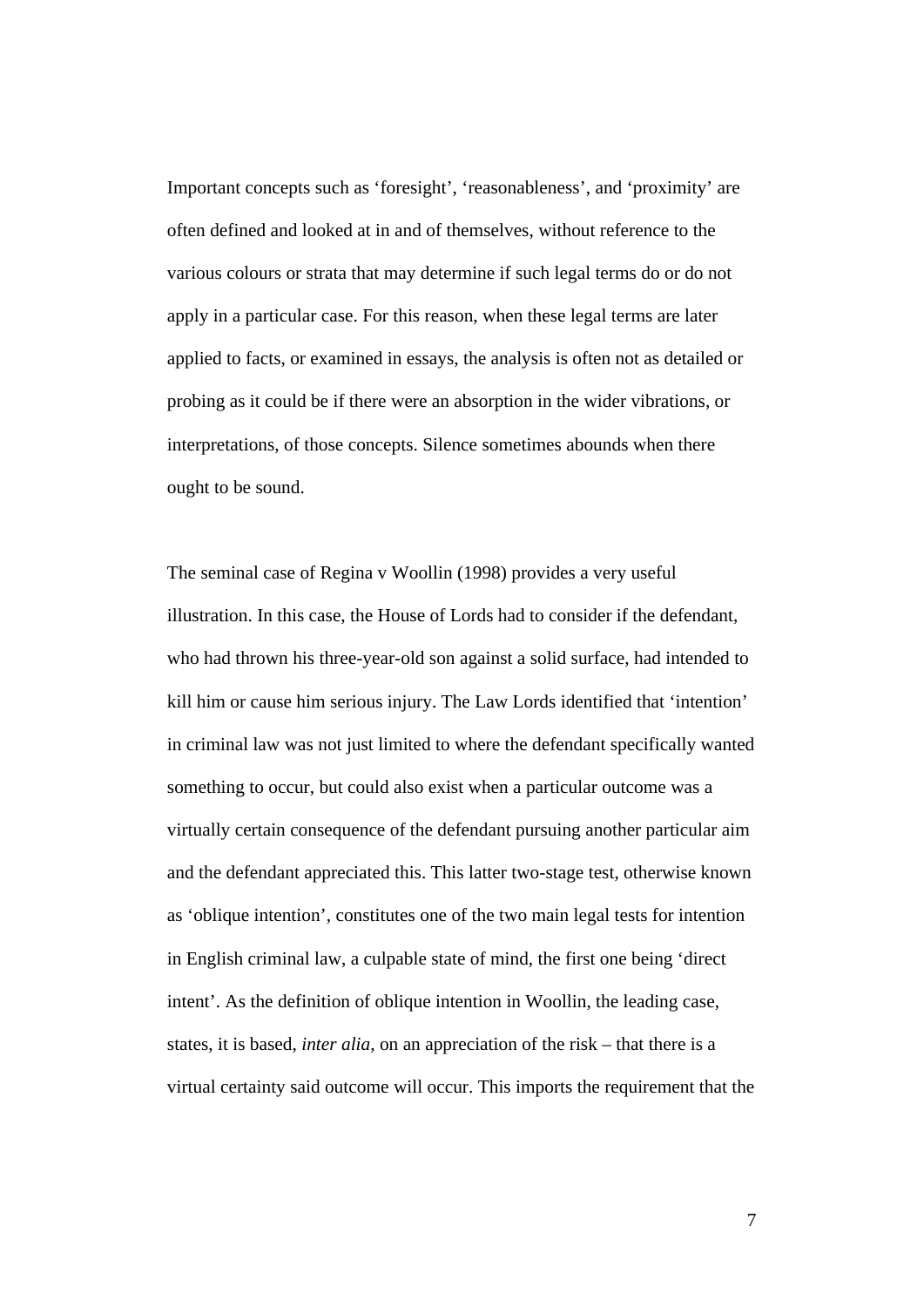defendant must have had some realisation of risk, which in turn can be related to the importance that criminal law attaches to the notions of agency and blame (see, for example, Section 8 of the Criminal Justice Act 1967 on subjectivity). The issue of whether a given defendant had an appreciation or foresight of the risk requires one to put oneself in the position of the defendant. It necessitates a consideration of a multitude of different factors, including the characteristics of the defendant, his or her mood around the time of the offence, the circumstances in which s/he found himself or herself, and also his or her reactions to them. As such, the application of the concept of 'appreciation or foresight of risk' is a composite one that takes in a complexity of many factors.

However, the notion of 'an appreciation or foresight' of risk has often been approached in terms of its constituent and individual lexical units. This has sometimes influenced, as discussed above, the analysis of the various spaces that are indispensable to the application of legal terms. The focus has every so often been on what the words 'appreciation', 'foresight' and 'risk' mean per se, devoid of context. This has, from time to time, led to a staid consideration of the law as opposed to its wider import. However, returning back to the point that was made at the beginning of this paper, from one perspective, lawyering in and of itself is about the considered application of terms and their various meanings across different spaces. As contended, one may argue that legal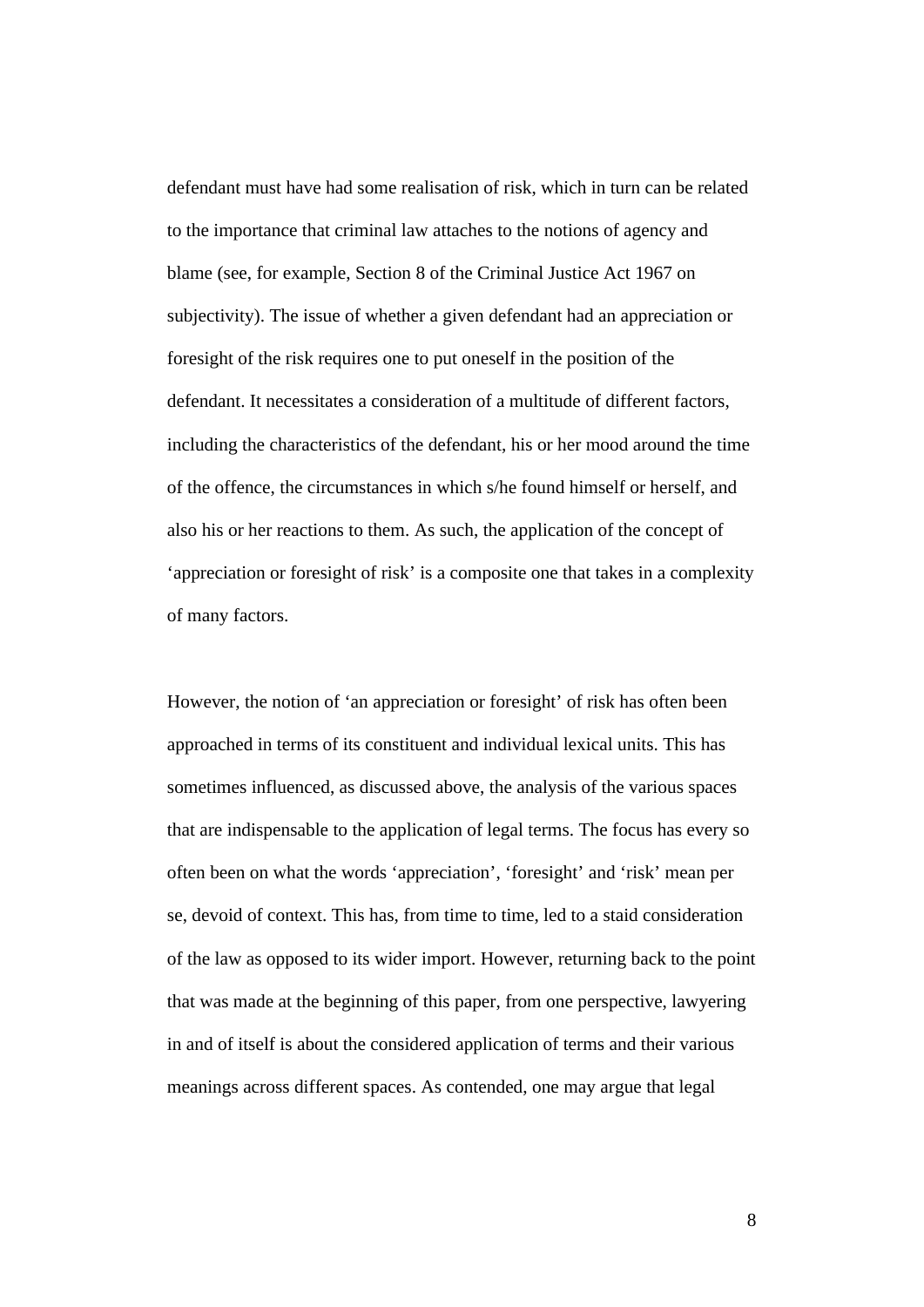terms get their validity from this and cannot be understood devoid of this consideration of law's different spaces (Philippopoulos-Mihalopoulos 2015). However, in classrooms, this consideration sometimes does not go as far as it could.

For this reason, this paper furthers that the collaborative, intersemiotic translation<sup>1</sup> of legal terms into particular types of images (specifically abstract art) could provide an effective means for analysing the many nuances of law, and the contextual and semantic strata of legal terms. How might this intersemiotically translaborative method of transforming law into abstract art in law classrooms work and what are the pedagogic rationales for it?

#### **3. Ontology and the Importance of Ownership in Legal Education**

Looking at new ways of studying law is important, especially in terms of engaging formative assessment (Feliú and Frazer 2012). Ontologically, this paper posits that there should be no difference between how law students discuss situations outside of the law school environment and within it. However, there is sometimes a tendency to perceive the law school as a closed system that is removed from other spaces in their lifeworld. One of the bases of this paper is that these systems are, essentially, one ontological continuum. At home, for example, law students will have been involved in disagreements with family and friends, amongst others. This will have involved the defence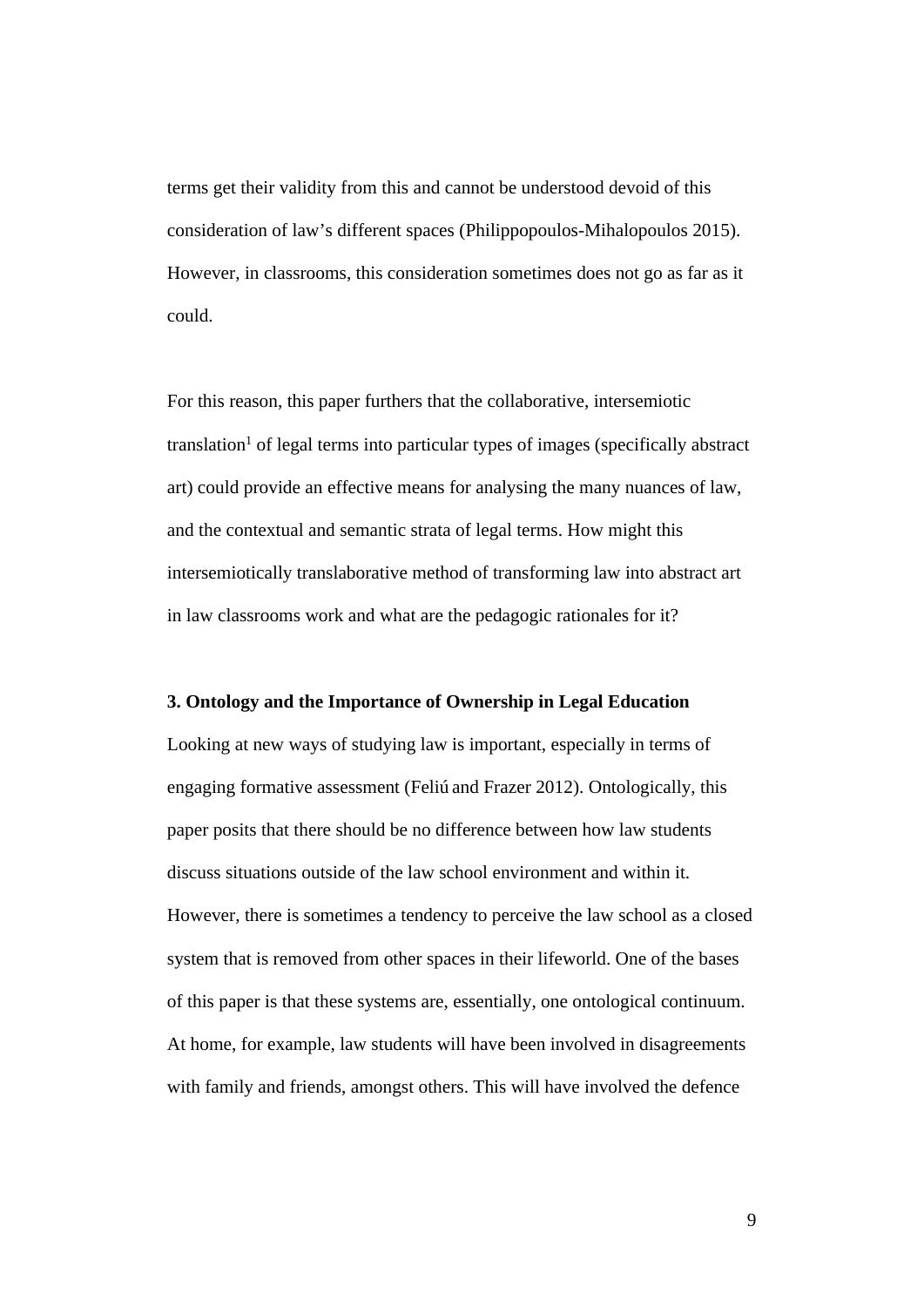of some position that the law student holds. These standpoints will naturally turn on and be underpinned by strong normative terms such as 'right', 'fair' and 'wrong'. In the course of these arguments, the conscious focus will not be on the meaning of these terms as lexical units – but often on developing a persuasive and compelling argument out of the many different milieus that bring or coalesce those terms together in their favour. One of the fundamental bases of this paper is that law students should take the same argumentative and questioning approach in law classrooms.

This leads onto another strand of this paper. As mentioned, the primary assertion that is being made is that, ontologically, there ought to be no difference between how law students look at contentious arguments outside of law school and within. They all call for a wider, contextual analysis and application of normative and other terms. However, many complex existential boundaries can arise (though certainly not in all cases). We need to ask, first of all, why students tend to see themselves differently within law schools and outside of them. One reason that will be postulated here can be related to emotions. When students are asked to defend a position outside of the law school environment, then it is feelings and emotive responses that sometimes propel them to fervently consider and apply many wider contexts – the moral, the social, the economic, the political etc. It is their own personal, emotional investment in a given viewpoint that strengthens their application of such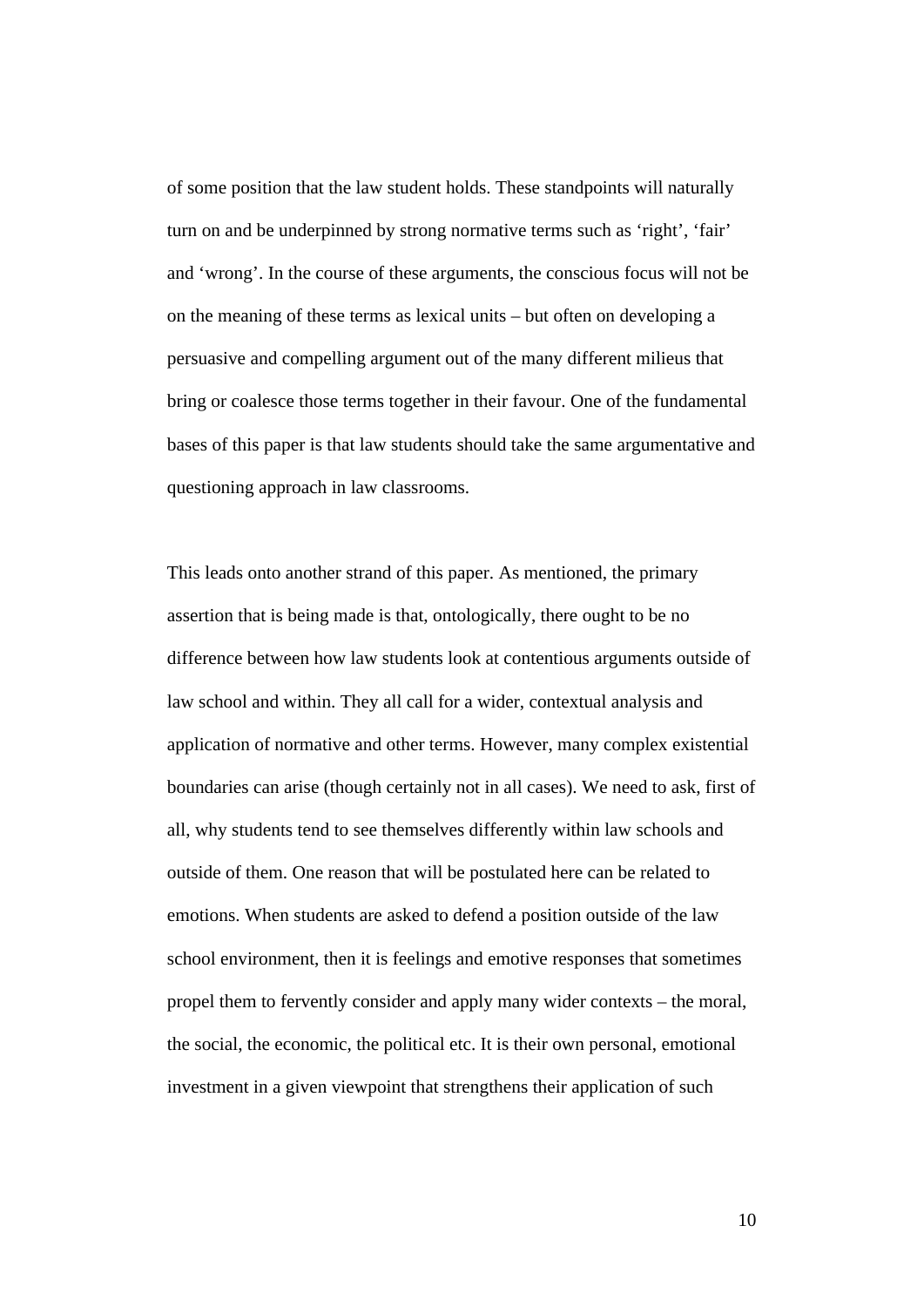terms during the course of arguments and helps them further what they believe. That is not to say that students never get passionate about the law! But law students differ from one another. As Deborah Zalesne and David Nadvorney (2011), for instance, identify in their work on 'academic intelligence' and 'othering', students have different intelligences and will approach the study of law in many different ways.

For this reason, some students may strongly focus on a need to look at and understand the lexical units that make up legal principles – as opposed to the many nuances and spaces that imbue the application of the law in its ecosystem, as considered at the outset of this paper – and this may sometimes lead to a heavy emphasis on lexical units in isolation as opposed to the multiple spaces in which they exist and, indeed, on which they rely. This can affect the extent to which the law is argued with. Such a heavy focus on words can sometimes also arise because of a misunderstanding of the taxonomy of legal education (for an interesting discussion on the growing taxonomy of legal education, see Feliú and Frazer 2012, 189). Taxonomies generally arise when competencies are linked and classified according to objectives. It is, of course, important to identify learning outcomes. Nevertheless, some students may focus heavily on the words that constitute the learning outcomes, as opposed to their detailed, contextual application within a course, which can limit argumentation.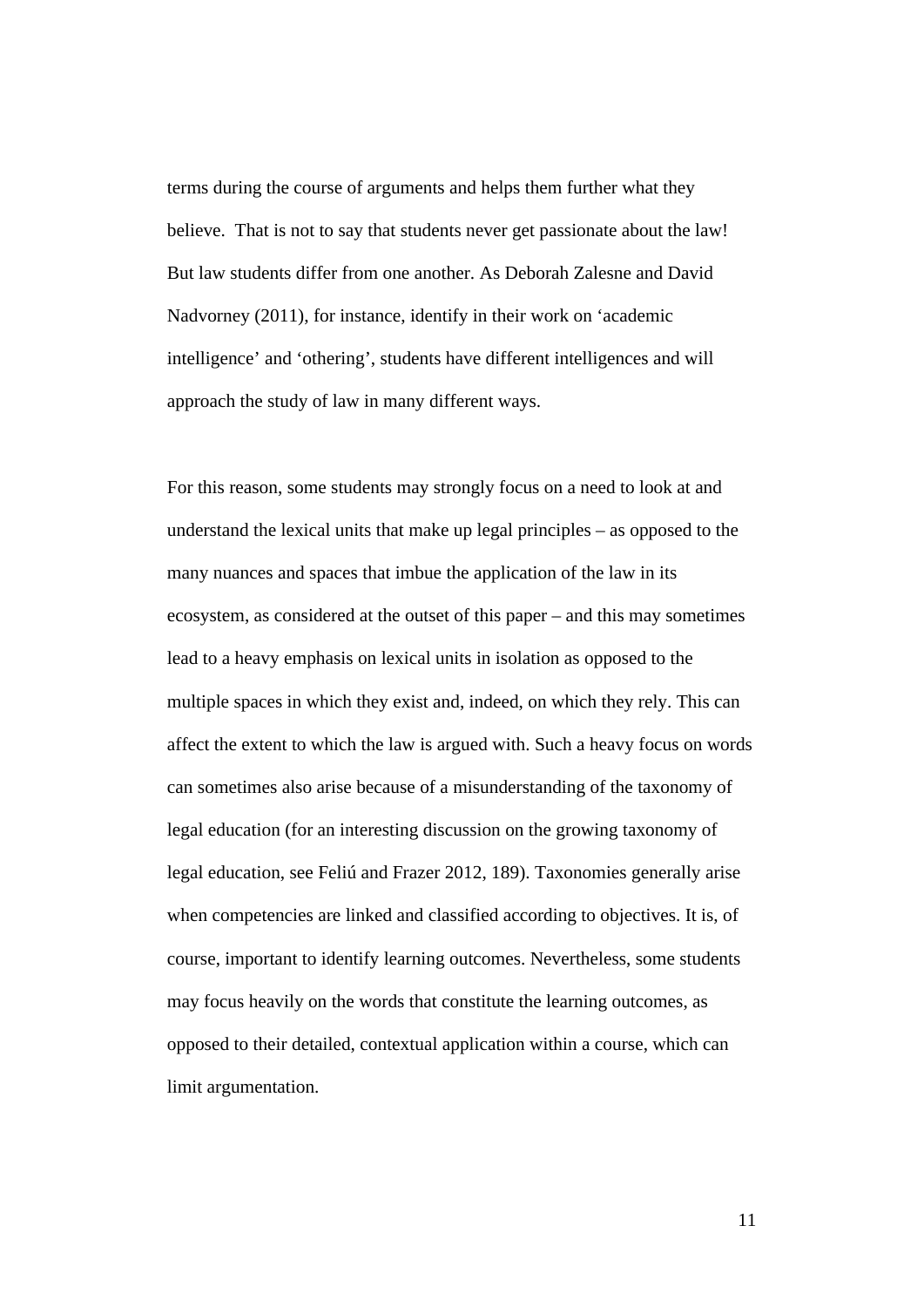As such, another premise of this paper is that, essentially, stimulating a greater and freer emotive attachment amongst students to the law – such as they have outside the law classroom – can foster a stronger analysis of the law in the ecosystem discussed above. There is, of course, nothing novel in that. Every law lecturer endeavours to deliver a motivating and thought-provoking class. However, taking recourse to intersemiotic translation, in particular between legal language and abstract art, can add value. As will be discussed below, the collaborative transformation of law into abstract art, drawing particularly upon the art theory of Wassily Kandinsky (1866–1944), can provide a powerful and effective medium for emotively examining the ecosystem of the law and enable students to discuss how complex terms, cutting across many different spaces, mediate between facts and possible legal outcomes.

#### **4. The Concreteness of Words in Contrast to Art**

What is the rationale for this form of pedagogy? On a very broad level, normative terms can, of course, have many different permutations. For example, the single word 'morality' can be approached from a number of different standpoints, including the consequentialist and deontological, amongst others. Terms change their meaning when they are added to other terms, as seen with a 'duty of care', and even more so when various contexts are added. Moreover, there is obviously a multitude of other layers and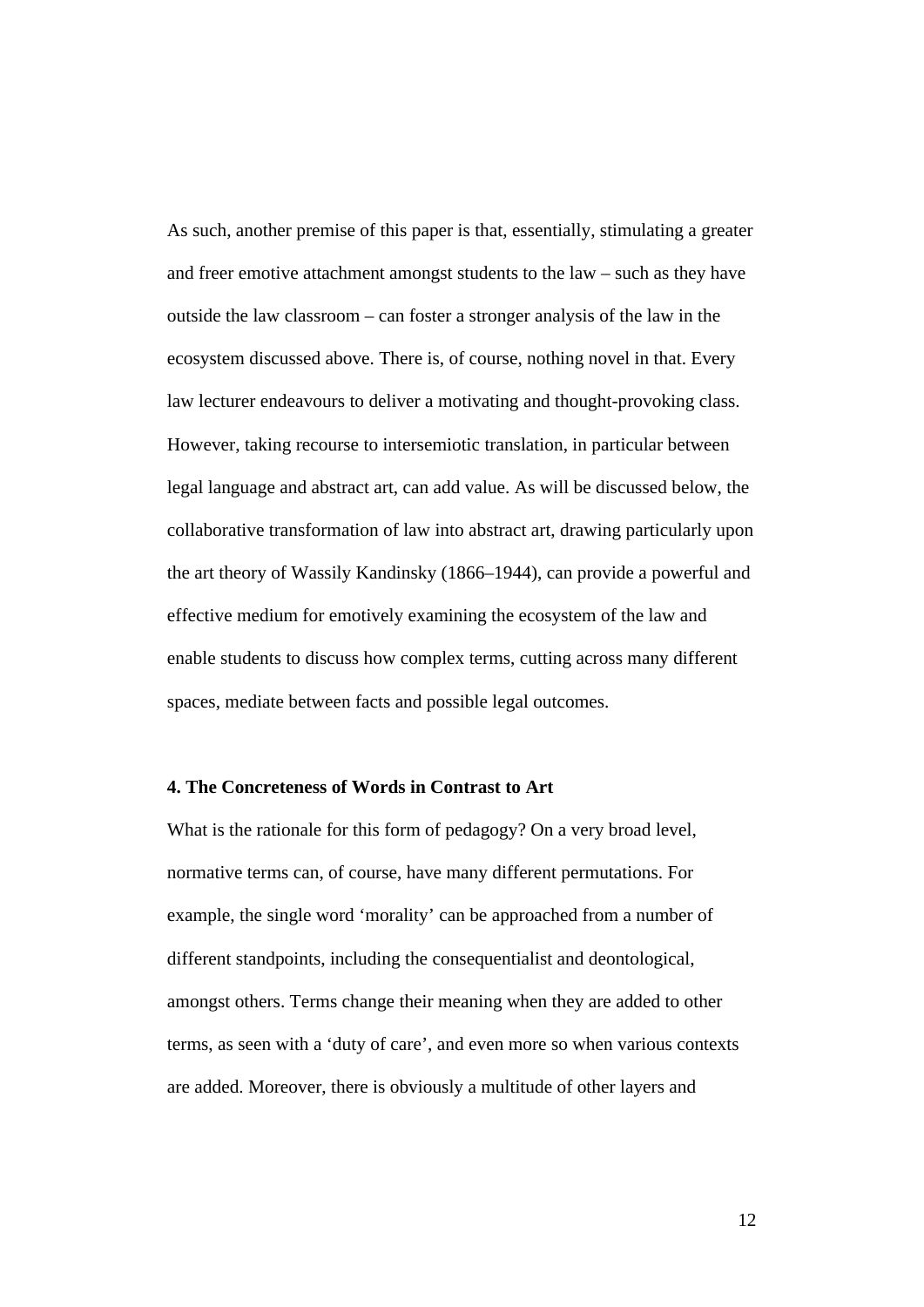nuances associated with the way words 'mean', including alterity as well social, cultural and literary aspects, among many others.

It is arguable that these many semantic nuances can, in and of themselves, already lead to the powerful feelings that are required to encourage a deeper, more personal attachment to a given term. For example, the word 'fair' often leads to impassioned discussions. But despite the fervent debates that such powerful terms may encourage, they are often bound to strong preconceived meanings, backed up by frameworks of power – which, in some cases, can stymie the freedom and independence required to encourage their deeper consideration.

The natural question here becomes why abstract art? (Shusterman 2000). For the purposes of answering this question, this paper postulates that art is any configuration whose sovereignty of meaning for a stirred actor must at all times be in abeyance. This can be explained by way of a simple example. A person goes to a coffee shop with a friend. They sit down at a table with a coffee and start talking to their friend. They are not conscious of their coffee cup. At this stage, arguably, the coffee cup cannot be art for them, as they are not engaged with it. But they then notice the cup. They see how perfectly round it is. They conclude it must be round as this is conducive to drinking and that is it. It is arguable that at this stage the cup cannot be considered art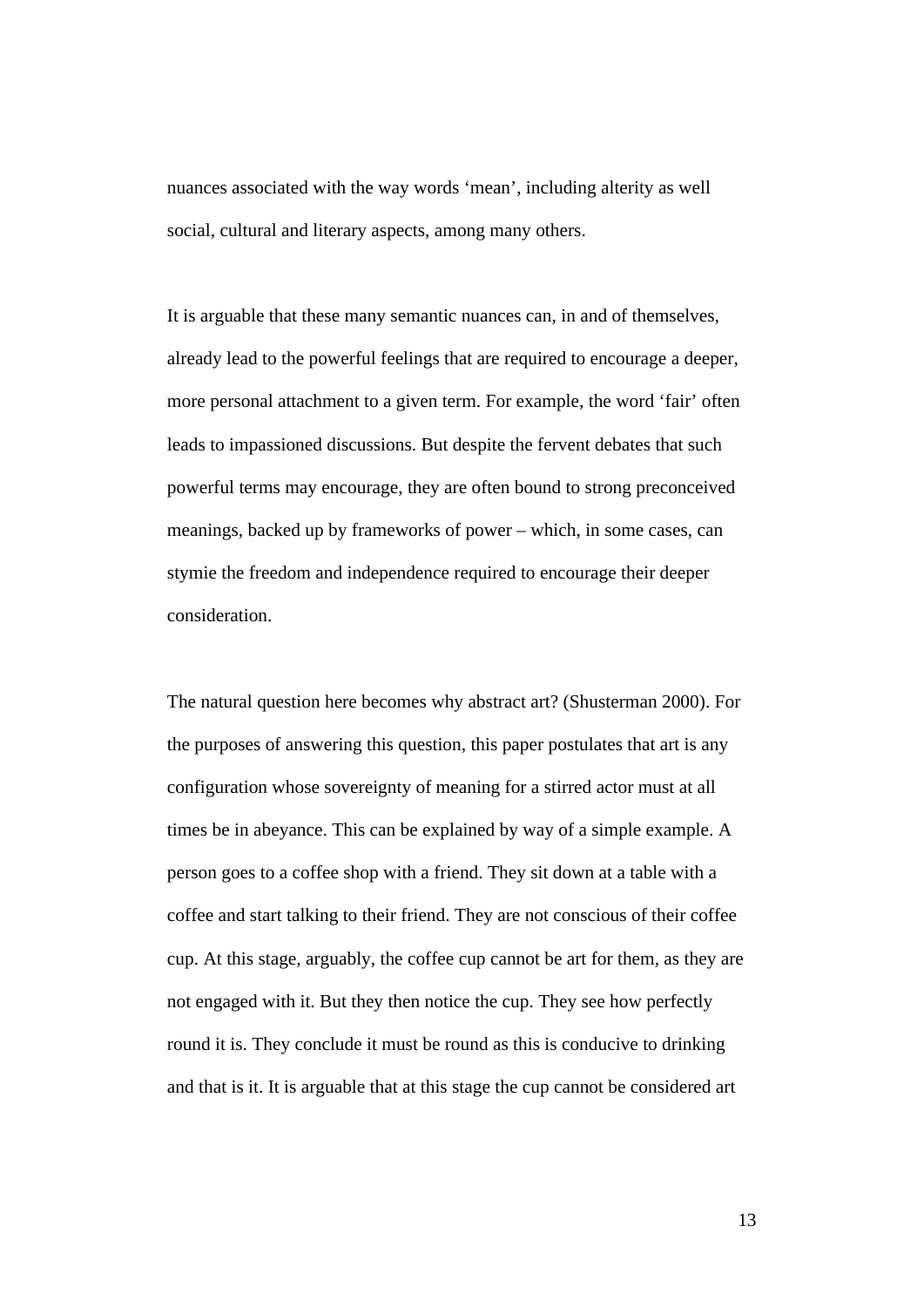but rather a simple instrument as the agent has claimed meaning. But they then become intrigued by its form – and ultimately conclude that they will never be in a position to know why it is round. It is only when the drinker concedes that sovereignty of meaning must by definition rest elsewhere that the object, in this instance the cup, is on its way to becoming art. Thus, from one perspective, art is a meaningful and elusive search for meaning, and a forever continuous search at that.

This can be broadly related to the important notion of 'apartness', which Simon O'Sullivan (2001) explores in relation to theorists such as Jean-François Lyotard and others. Following this line of thinking, for the artist, art can arguably be pure liberation (Scruton 1998). They realise that, in creating a piece of art, whose meaning is by definition always held in some abeyance, they are free and they can feel emotionally liberated. That is why this paper claims that collaborative translations of legal terms into art between a student, lecturer and others in the law classroom can free students, in the ontological ways examined above, and potentially provide a medium for looking at the meaning of legal terms in their complex ecosystem. Students can draw those spaces and discuss them precisely becaue art is different to written or verbal communication. Terms tend to sit within the structure of a lexicon and they can bind the writer or speaker. That is, of course, not to belittle language as a form of art. There have, of course, been countless theatrical, poetic and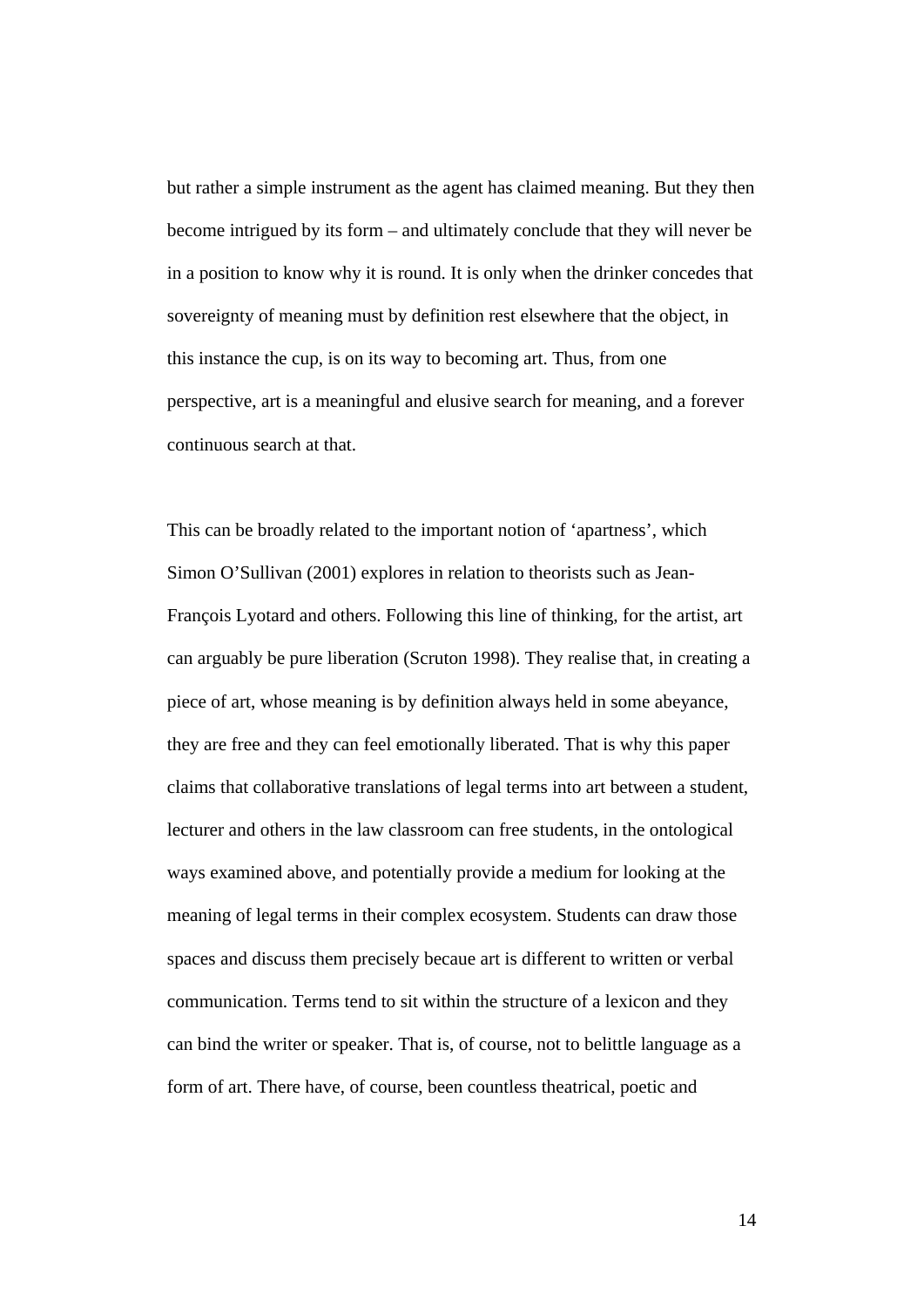narrative pieces of writing that have taken human feelings to many different levels. However, I would suggest that what made these actual 'words' art was that the reader or listener could never claim complete ownership over their meaning. Art is, by definition, always the meaningful yet elusive search for meaning itself.

It is on the grounds that this paper posits that an artistic and collaborative 'translation' between the different actors in the classroom can provide a free and emotive space in which to go beyond the meaning of isolated terms and explore the multiple spaces under which the law operates and, indeed, on which legal terms depend. The next section will explore how abstract art and, in particular, Wassily Kandinsky's pedagogy, can specifically assist in this endeavour.

#### **5. Using 'Kandinskyian' Pedagogy in the Law Classroom**

From one perspective, there is a criticism that can be levelled against the idea of using art, and particularly abstract art, in teaching law and exploring how it may apply in a case. It could be argued that law should not be compared to art since, while the ambiguity and suspense of meaning is the very *raison d'être* of art, the precision of terms is the actual bread and butter of law. The very industry of law often entails using a tribunal to settle the meaning and application of terms in order to resolve legal disputes, as opposed to art where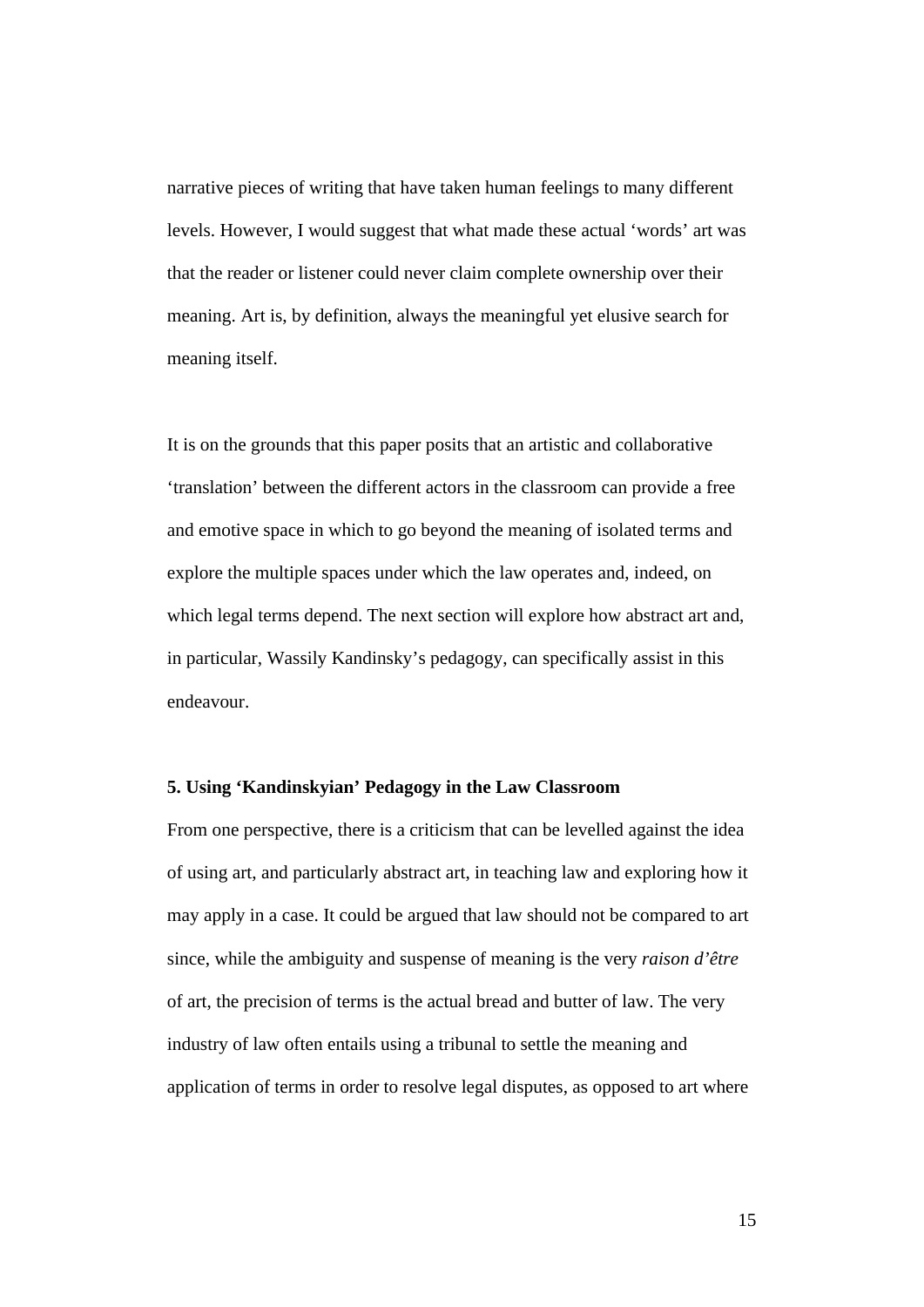any form of meaning must always remain in some form of anticipation. It would thus be paradoxical if legal terms were open to different, subjective meanings, as this would prolong rather than settle cases.

However, legal terms are not stagnant. They are, by definition, contextual. This is because they are normative and provide lawyers with the propositions that they need to form legal arguments in a given context. Furthermore, even tribunals need terms to be flexible in order to render a fair judgement. So, whilst the end point may be certainty, the actual process of getting there is highly context-specific and rests upon logical deduction and the skill of using complex definitions (Macagno 2010). For example, if one were to take the legal concept of 'appreciation of risk' per se from Regina v Woollin (1998), it would require one to be cognisant of a number of wider strata as discussed above. Indeed, learning outcomes in law often talk about the need to understand the law in its wider contexts and this is undeniably a fundamental skill in working with the law (Lynch 2011). However, as discussed, sometimes some law students cling tenaciously to words. Rather than by necessity venturing out and exploring the law's many diverse, contextual spaces, they prefer to stick closely to its literal interpretations. Therefore, the very freedom that art, and abstract art with its emphasis on feeling in particular, affords is an effective means to motivate students to explore the various contours of the law.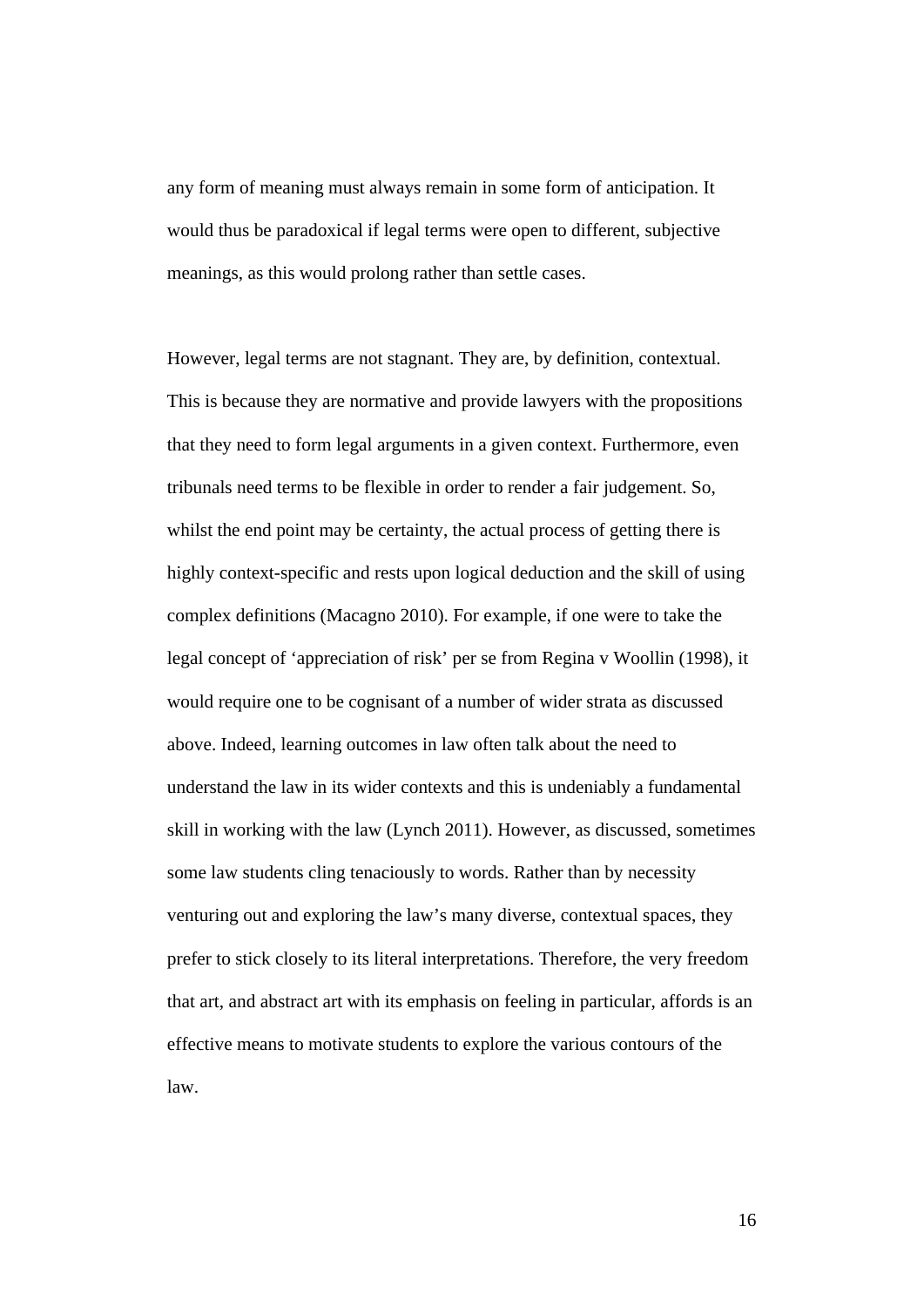The idea that students can, collaboratively, explore and transform law via its intersemiotic translation into images with the assistance of their facilitators and peers is, of course, not original. Many lecturers use diagrams and pictures in teaching law. However, this paper argues that Kandinsky's ideas on 'the spiritual in art', explicitly, can form the basis of a dedicated pedagogy in law (Kandinsky [1911] 2011).

As raised, there is a basic ontological divide between how some students apply different normative terms, such as 'fair' and 'right', within the law school environment on the one hand and in the many diverse situations in which they find themselves outside of that environment on the other. In many cases, this can be explained with reference to emotive attachments. Students tend to feel more emotively connected and in ownership of the language that they use outside of the law school environment and, as such, they feel much more selfassured in making use of their lexicon's various meanings, connotations, and nuances. They may also spend more time, and often take more care, in exploring the different spaces and contexts that engage the concepts denoted by a given formulation as a result of this feeling. That is not to say that feelings are the only reasons. However, there is often resonance and assurance that comes with the feelings associated with ownership.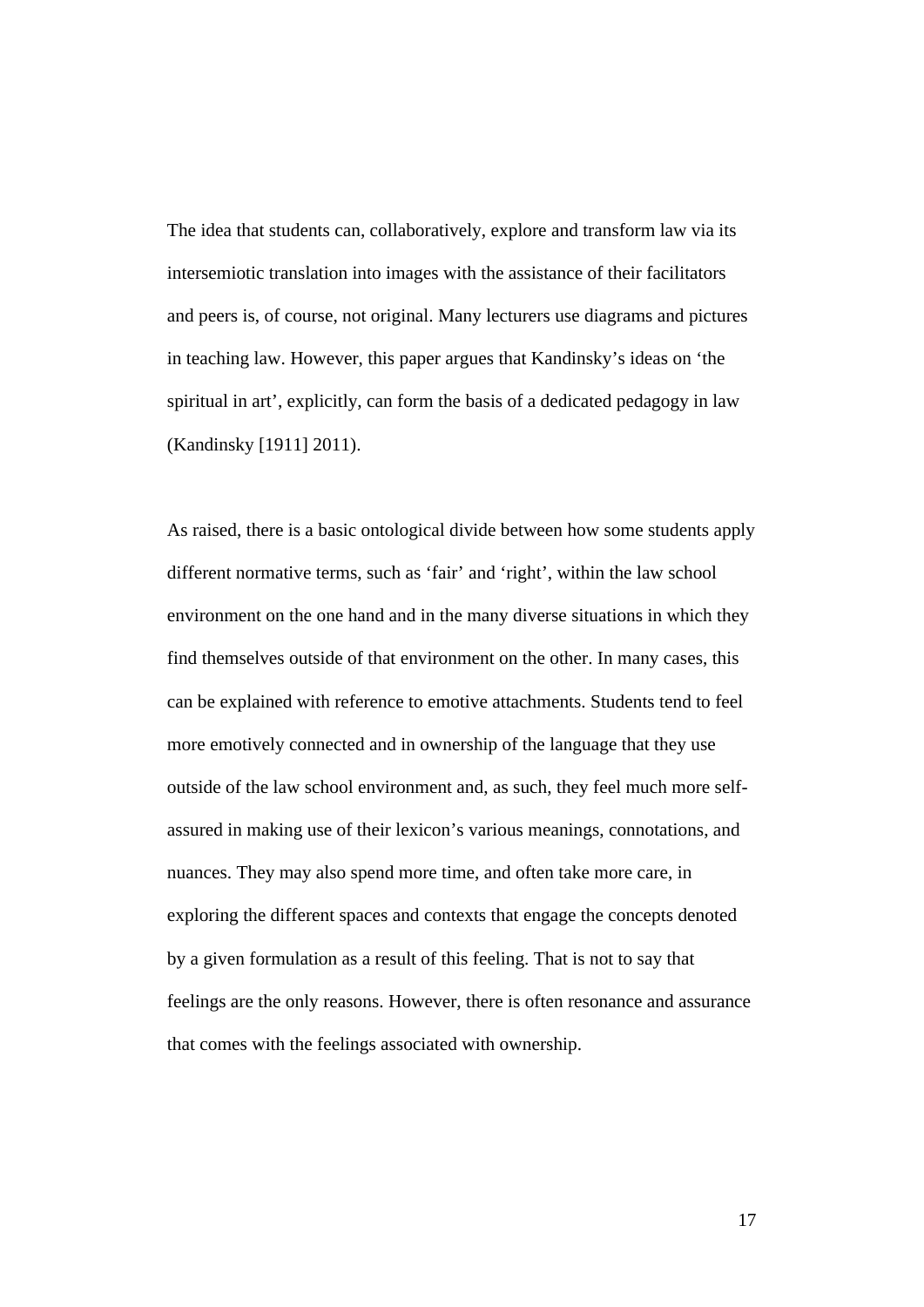It is for this reason that I claim that Kandinsky's 'spiritual in art', which focuses on the way in which representations in and of the world can be transformed into images through emotive engagement ultimately leading to emotive translation, can be used as a means to enable students to take greater co-ownership of legal argumentations in the law classroom (Easteal 2008). Rather than being bound by the finitude of complex legal terms, the transformation of such legal terms into abstract art and the emotive ownership and freedom that this can bring, as explained by Kandinsky, can stimulate them into looking at the complex nature of terms beyond just a literal approach to words. The production of abstract art, in particular the discrete theory underpinning Kandinsky's approach to this form of art (Kandinsky [1911] 2011, cited in Ringborn 1966), can free students in a way that can not only facilitate greater legal discussion and analysis, but also be conducive to the placing and use of legal terms within the various spaces that are necessary to understand them. This specific form of intersemiotic translation can thus prove a very valuable add-on to more traditional teaching methods in appreciating the context-specific nature of legal terms and their role, and multi-spatial dimension, as normative propositions in the construction of legal arguments. The next section will go into more detail on why Kandinsky's theory has been chosen as a specific frame of reference for this paper.

#### **6. The 'Kandinskyian' Spirit and Legal Analysis**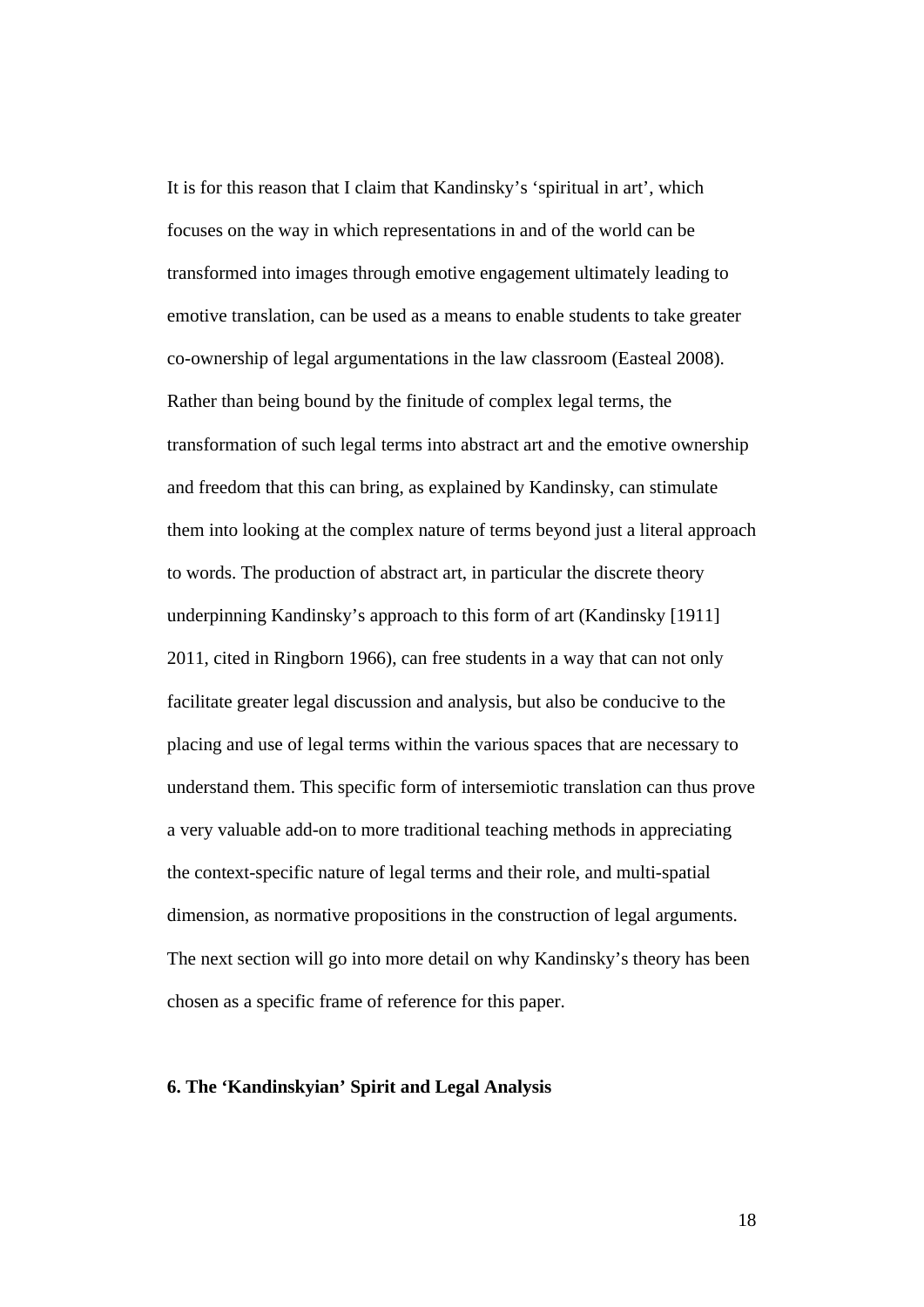Kandinsky's later art is mainly of an abstract nature and thus does not always directly represent actual phenomena in the world. Instead, a symphony of points, lines, shapes, and colours on a canvass is used to depict what Kandinsky sees. Often difficult to comprehend at first, these visual orchestrations are best read as expressions of complex emotional states. Indeed, for Kandinsky, art was mainly a medium of the 'spirit'. A simple point, or mark on a canvas, was both silent and spoke at the same time – because it did not necessarily represent anything in particular, but rather constituted a language through which the artist expressed himself. The artist could turn any point on a canvass into a line to represent movement, or make that line horizontal to convey stillness, or vertical for anticipation. Diagonals represented a symbiosis of the two. Varying forces could be applied to the brush, turning lines into different shapes, angles or curves – and space and colour could also be used to represent sensation. Indeed, the width of lines often depicted sound (Kandinsky 1979).

Kandinsky's notion of abstract imagery as expressive of interiority was furthered by his synaesthesia, a neurological phenomenon where an experience in one sensory modality simultaneously triggers a sensory resonance in another. For instance, if a sound-colour synaesthete hears a given sound, this is also, and simultaneously, perceived as a particular colour. Indeed, colour played an important role in Kandinsky's life and work, partly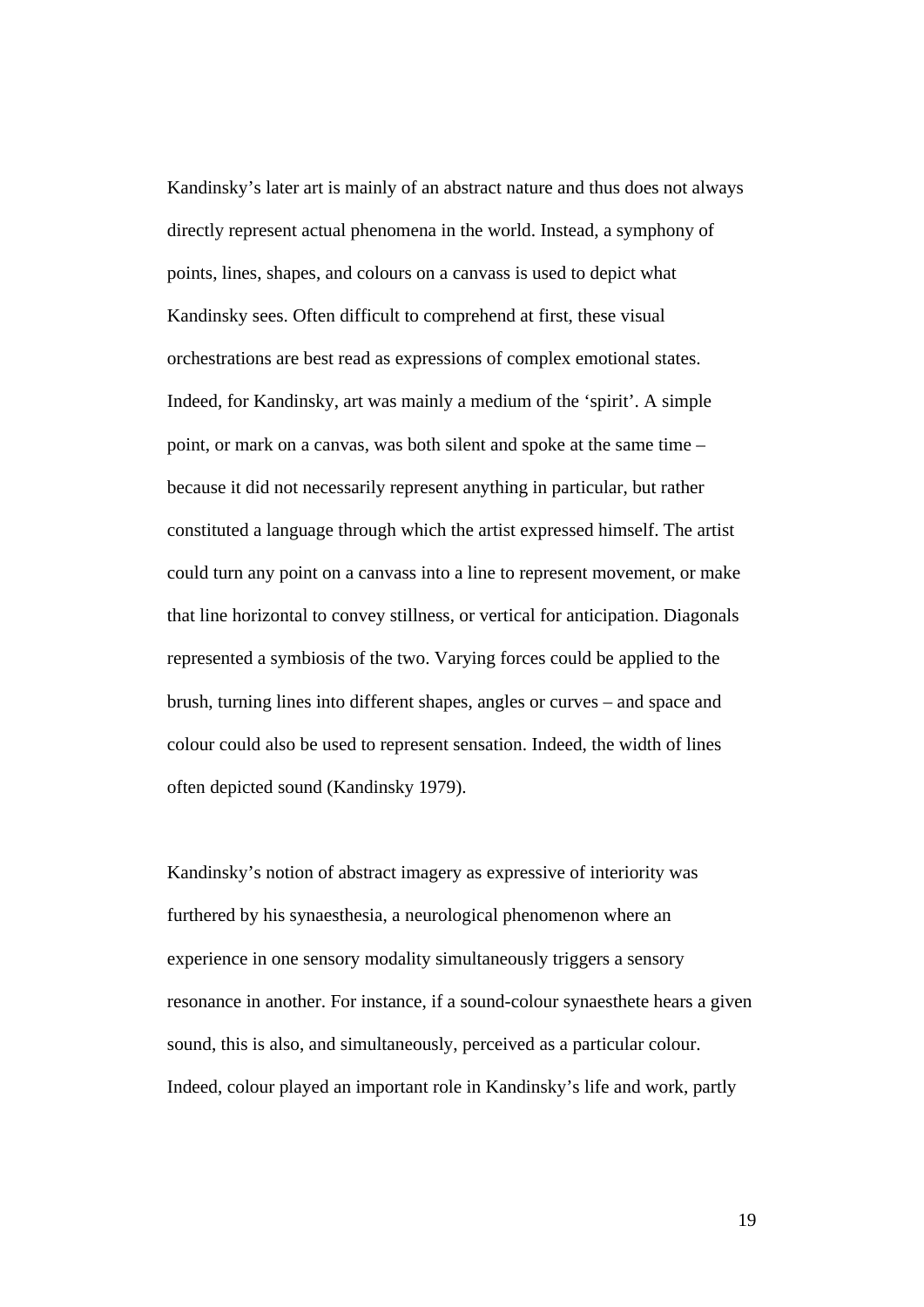due to his 'eidetic' ability to remember colours and pictures with practically photographic recall from a very early age. From a synaesthetic perspective, this eidetic ability was linked by Kandinsky to auditory-based notions such as principles of consonance and discord: the adult Kandinsky was a keen music theorist and personal friend of the avant garde composer (and amateur painter) Schoenberg (1874-1951) (Brand and Hailey 1997). Colour is thus 'vibrant' (the auditory again) in many of Kandinsky's images and is a fundamental component of many of his abstract compositions.

This can be further related to the notion of the 'spirit' that formed a strong element of Kandinsky's work – Kandinsky felt that what he perceived through the senses touched or awakened something transcendent inside of him, and it was this transcendent element, or 'spirit', that he represented on the canvas. The notion of the 'spirit' in Kandinsky's work, particularly his reference to the 'soul', connotes specific qualities connected by him to esoteric theosophical doctrines, a set of beliefs according to which a particular blend of comparative religion, philosophy and science can provide direct knowledge of the origins and purpose of the universe (Carlson 2015). Such knowledge was often attributed to what was, at the time, understood as a capacity for synaesthesia restricted to an initiated few. Ideas of synaethesia inflected through theosophy, often of a Russian hieratic nature, were a major influence on Kandinsky's contemporaries in the arts, such as the composer Scriabin (1871-1915) and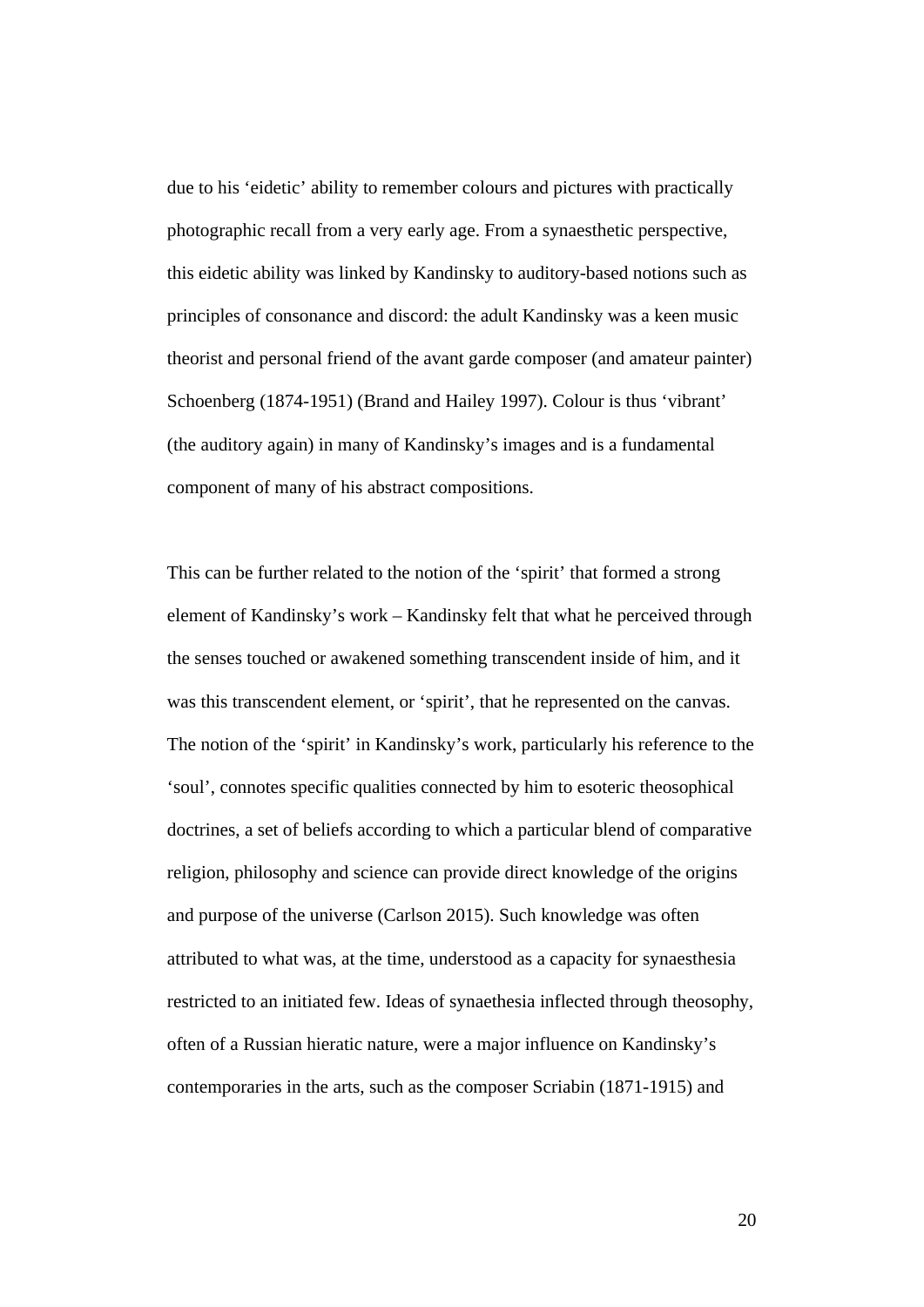fellow visual artists Mondrian (1872-1944) and Klee (1879-1940), the latter of whom was one of Kandinsky's teaching colleagues at the Bauhaus in Germany. While synaesthesia is now known to be much more widespread than was believed at that time and hence the opposite of a psychological 'curiosity' (Hubbard and Ramachandran 2005, 509), figures like Kandinsky saw it as offering privileged aesthetic insights, notably into the holistic, creative nature of perception. For example, Vincent Tomas's exposition of Kandinsky's interpretation of synaesthesia states that when "we aesthetically see colours, points, lines, and shapes, what we feel is analogous to (expressive of) sounds, tastes, odours, and touches. We apprehend the 'spiritual vibration' as a means of using the senses" (Tomas 1969, 27).

Recent theorists of law pursuing equivalent aesthetic implications of synaesthesia in the light of findings of neurocognitive science have argued that the law is more fruitfully understood as existing in multi- and cross-sensorial dimensions too, which challenge long-standing notions of the juridical: "What is the 'smell' of law?" is a serious question posed by one such study in this field (Carneiro, Venturi and Becker 2014). While recent interpretations of Kandinsky's synaesthesia place the emphasis on its being an involuntary experience (Van Campen 1997), the special significance attributed to it by Kandinsky can still be used as a point of reference, in conjunction with what has been said earlier about the spaces of law, to motivate liberation and a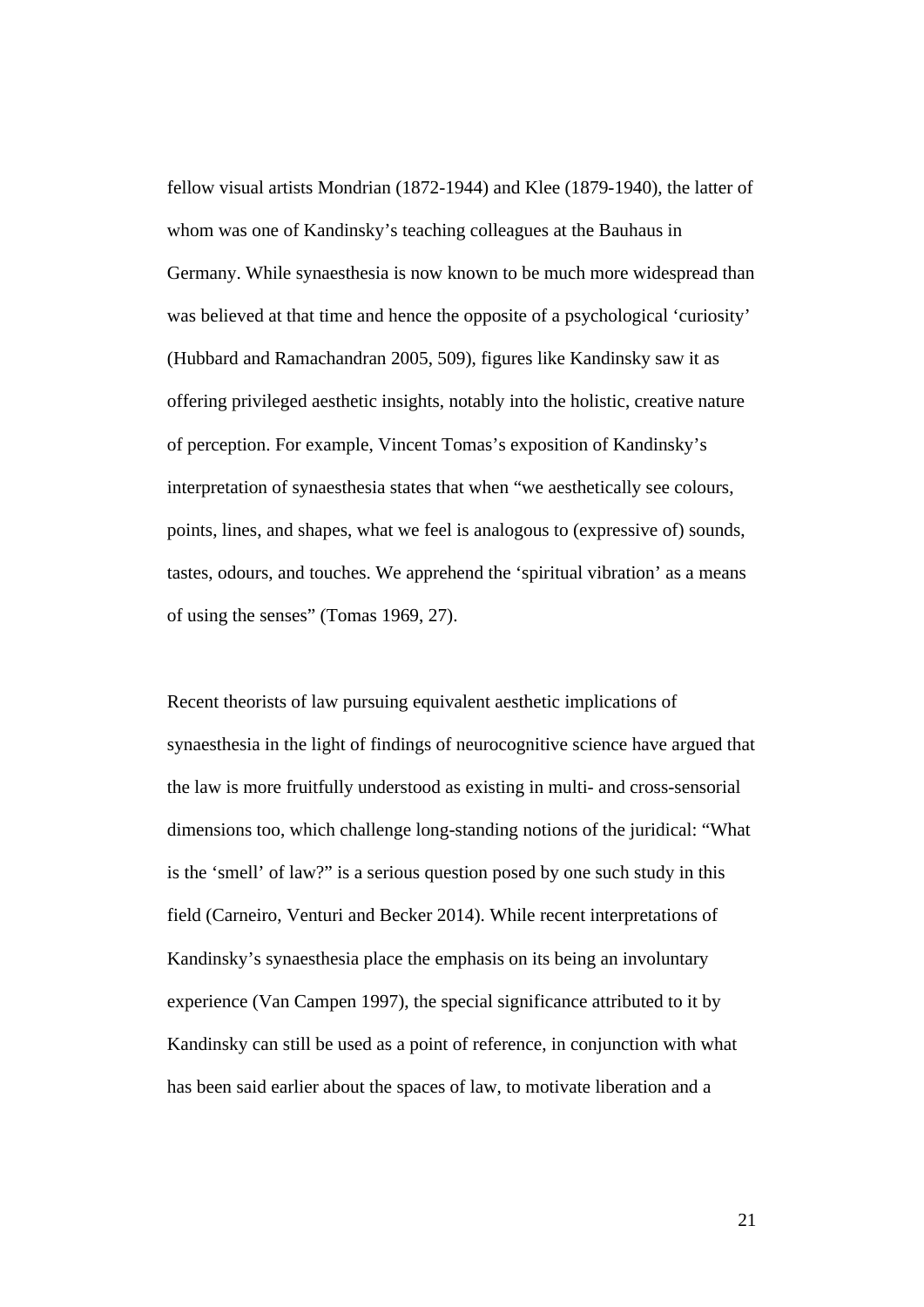greater emotive connection with the law and encourage more freedom in looking at its many lexical nuances (Poling 1986). How might this work?

Let's imagine that students were given the following hypothetical set of facts: A urgently needs a large sum of money, but does not have any means of getting it. Therefore, one evening, he decides to burn his house down to claim the insurance. He realises that there is a near certain chance his family will die, but realises that he must act now. He burns his house down and his family dies. A is charged with murder, which requires, *inter alia*, that the killing was intentional. However, A argues that he should not be liable for murder as it was not his *intention* to kill his family, but to claim the insurance.

In such a case, students would have to apply the criminal law of intention, which, as mentioned above, can be found in cases such as Regina v Woollin (1998). This says a defendant can intend something not just where it was their primary purpose for acting (direct intention), but also where they had a separate primary intention for acting, and in the course of doing so, a particular result was virtually certain to occur and they realised this too but still went ahead (oblique intention). As the court in Regina v Woollin (1998) held with respect to oblique intention: "you cannot infer that he intended to do Karl really serious harm unless you are sure that serious harm was a virtual certainty from what he was doing and he appreciated that that was the case."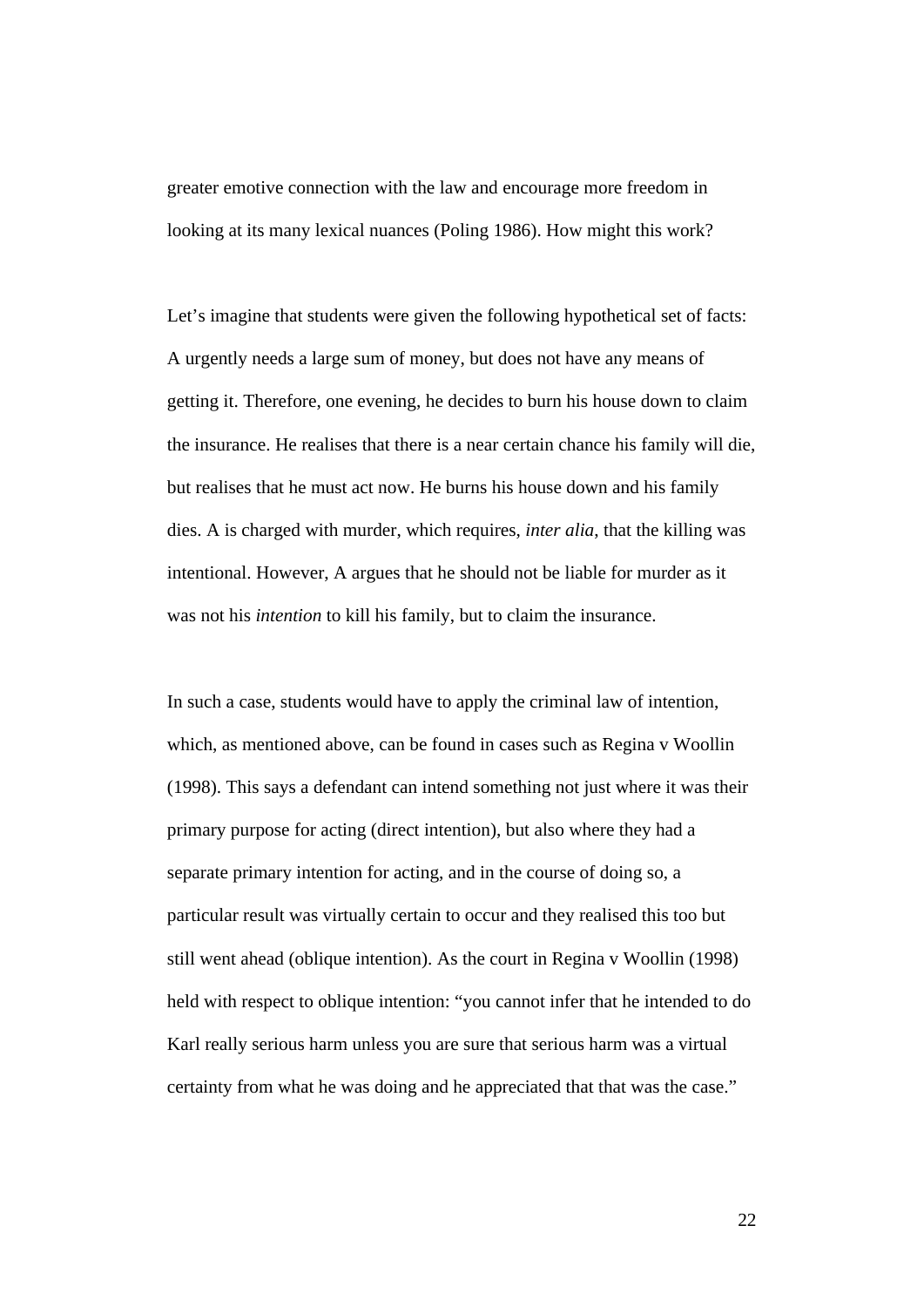Oblique intention would arguably also apply to the hypothetical case of A above, and in such a case, a number of discrete pedagogic approaches could be taken in analysing this form of *mens rea* (guilty mind). There could, for example, be a straightforward, general discussion of the law of oblique intention and what notions such as 'virtual certainty' mean, and the test could then be applied to the facts. The tutor could also divide the students into two teams, the defence and the prosecution, and ask them to consider if A did have the oblique intention to kill or cause grievous bodily harm his family and, if so, why so under the law. The tutor could also ask them to draw any number of diagrams to depict this. There could be many other approaches too.

However, abstract art can provide a particularly effective medium here. If art is any configuration whose sovereignty of meaning for a stirred actor must at all times be in abeyance, and thus has the potential of freeing the student/artist and is conducive to expression, it can act as a conduit for useful and efficient discussion. In other words, the personal investment that comes with a piece of art can provide students with the feelings and liberty to consider the different nuances and ambiences of the law within its complex factual and legal ecosystem as described above, and express and explore their ideas about the law, all of which they may otherwise not do, especially if the focus remains on lexical items in isolation.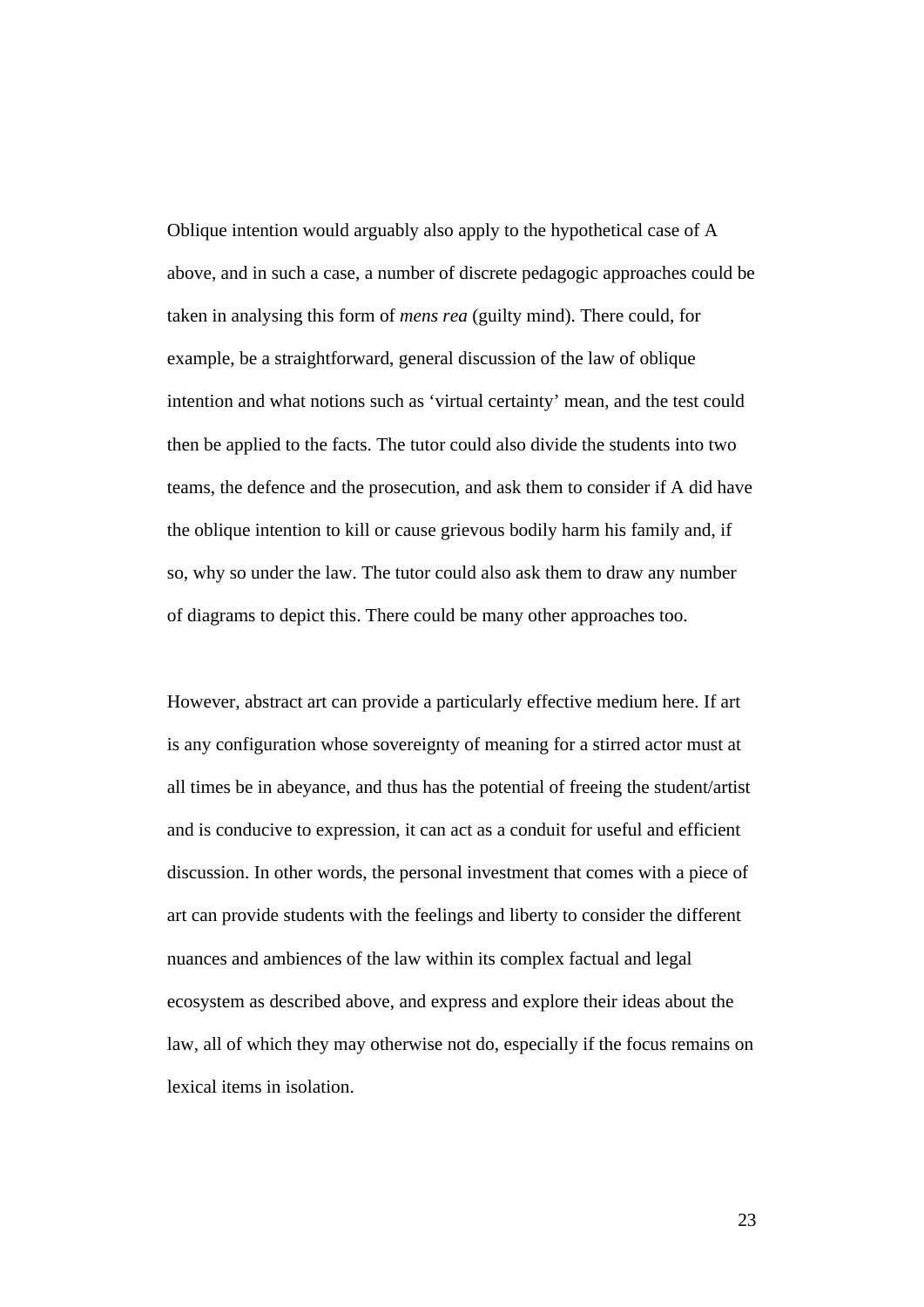Aspects of Kandinsky's art theory, with its emphasis on sensations, can thus prove very effective here. Indeed, the very personal nature of Kandinsky's focus on emotive translation would not require that students follow a particular form. Rather, its main point would be to encourage students to draw the law based on how they feel about a case – to look at what the legal terms in their legal ecosystem mean for the students, how the legal terms might interconnect with a set of facts, what results the students might expect to follow – and once they have drawn their images, to ask them to talk about them. This would enable them to move away from the law as a mere code made up of individual lexical units. By way of example, a horizontal line could, for instance, represent the 'you' in Regina v Woollin (1998):

----------------------------------------------

#### INSERT FIGURE 1 HERE

---------------------------------------------

The word 'inference' by a diagonal line conveying possibility:

----------------------------------------------

INSERT FIGURE 2 HERE

--------------------------------------------

The consequence of 'serious harm' could be a circle with no end or beginning,

signifying the complexity of harm:

----------------------------------------------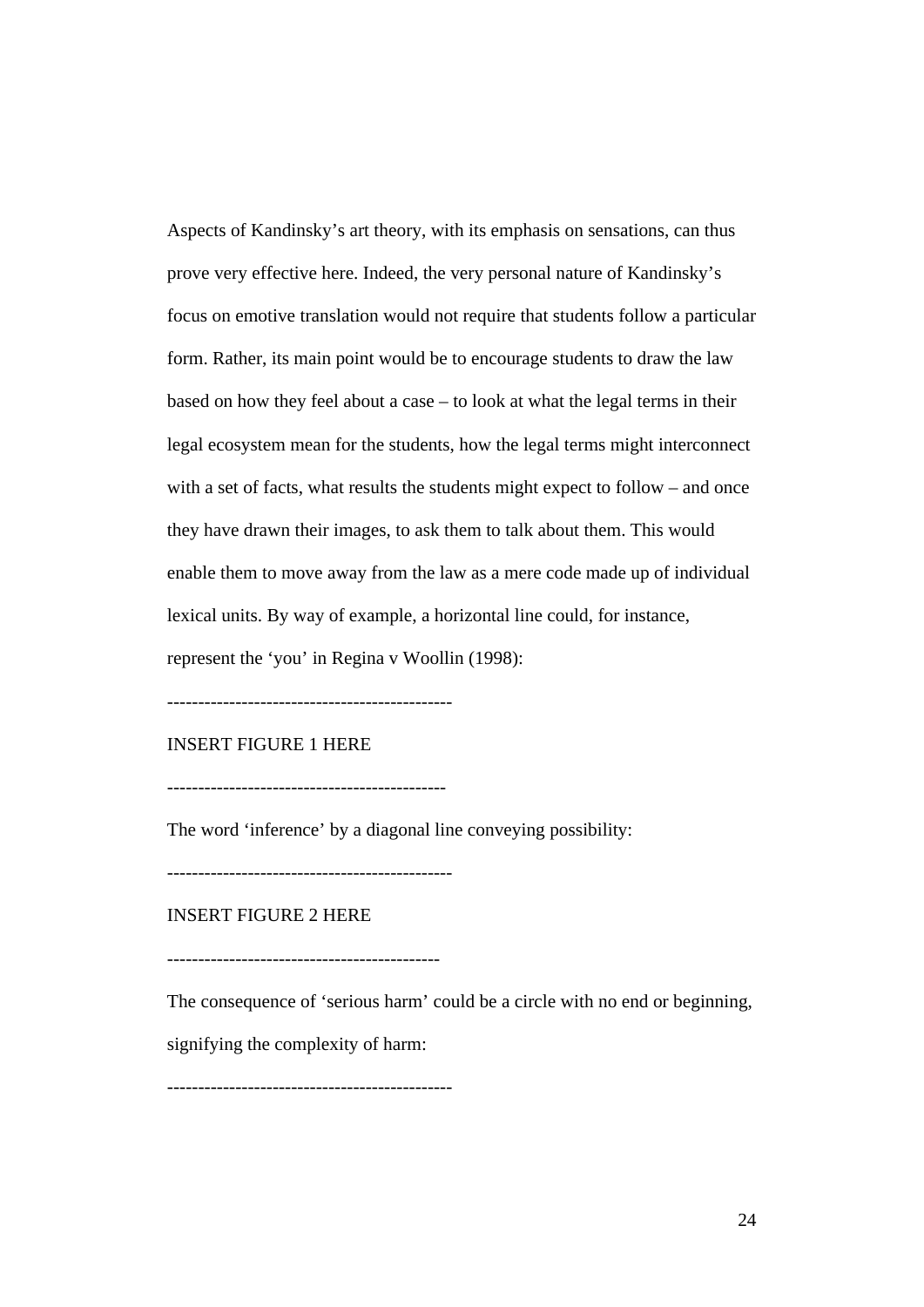## INSERT FIGURE 3 HERE

---------------------------------------------

The notion that oblique intention is based on whether serious harm was

'virtually certain' could be shown by a wavy line representing the many forces that contribute to certainty:

----------------------------------------------

INSERT FIGURE 4 HERE

---------------------------------------------

And the requirement that the 'defendant also appreciated that risk was

virtually certain' could be depicted by numerous diagonal lines:

----------------------------------------------

INSERT FIGURE 5 HERE

---------------------------------------------

Colour could be added to suggest feeling or emotion: for example, red to represent 'serious injury', green on the flexibility of 'virtual certainty', and a white plane imbuing all with justice:

----------------------------------------------

INSERT FIGURE 6 HERE

---------------------------------------------

Such abstract images, with their various points, shapes, lines and colours, put together to represent the diverse ecosystem of the law, can give students liberation and a frame of reference to explain how and why they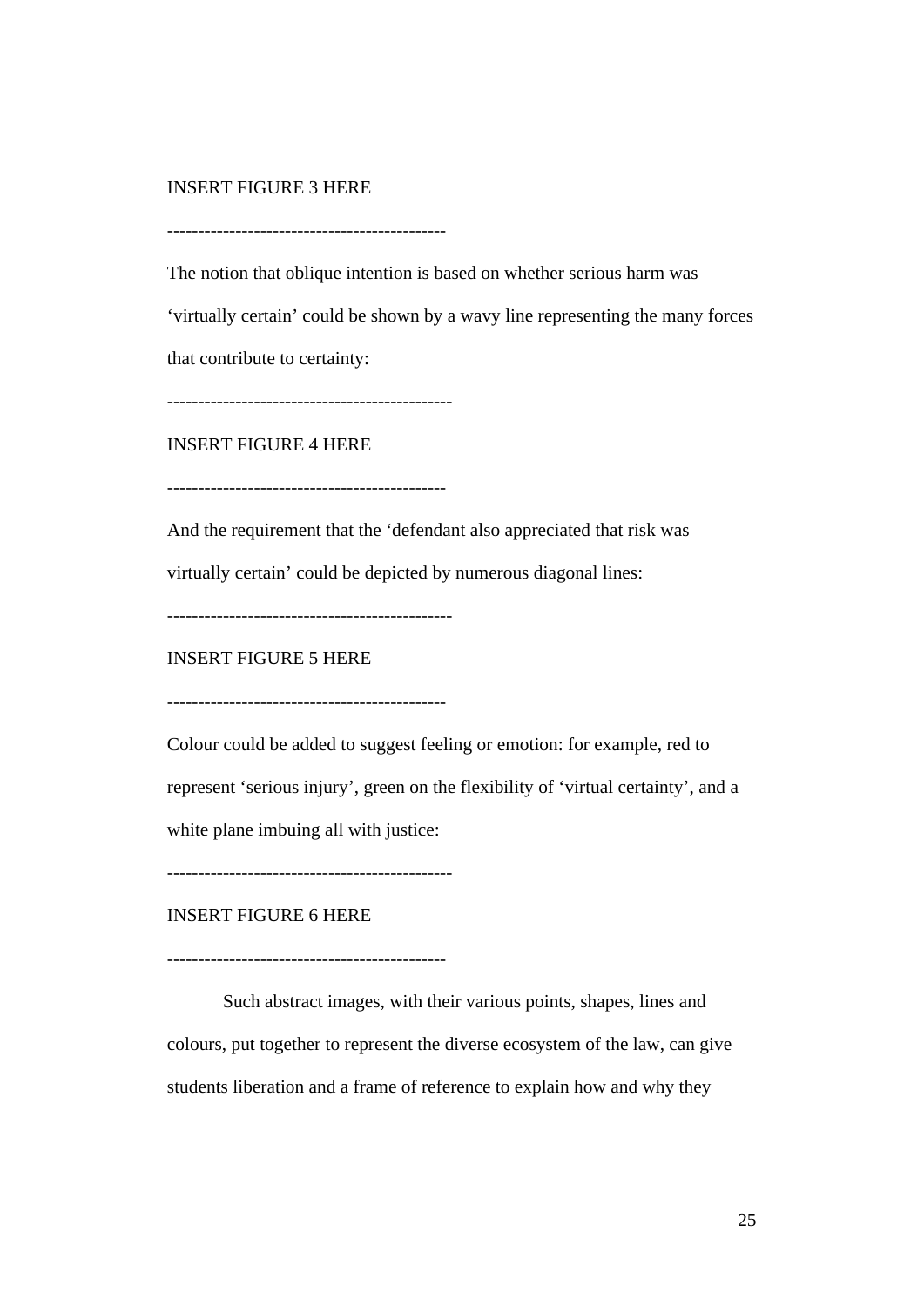believe the law applies in a certain way – in a way that words, with strong preconceived associations of meaning and other possible lexical and power structures, may not. On the facts above, for instance, students could alter the green arrow in a way to show that death was more of a virtual certainty. The images would stand in the same, albeit intersemiotic, relationship as the words amidst an ecosystem and syllogism mediating between the various facts, relevant normative major and minor premises and conclusions, but the students would feel more liberated because of the 'apartness' that comes with art. The images would show their arguments and it would be up to them to explain how the image represents their analysis and understanding of the law. They could use their images to discuss the various valid arguments that often arise within the various milieus of the law, for example, around whether a defendant who set fire to a house knowing that there were people inside could have 'obliquely intended' the killing or serious bodily injury of those inside, the *mens rea* of murder – but this time, using the transformative freedom of law drawn as abstract art. They could also look at the various logical spaces in between facts and the law (Sartor 2008) making reference to the images they have produced. A broad comparison can be drawn with what Sara Gordon (2013) says about the importance of considering different techniques for instructing juries in trials as they may all apply their own personal schemas and lexicons to interpreting and applying the legal terms that the judges give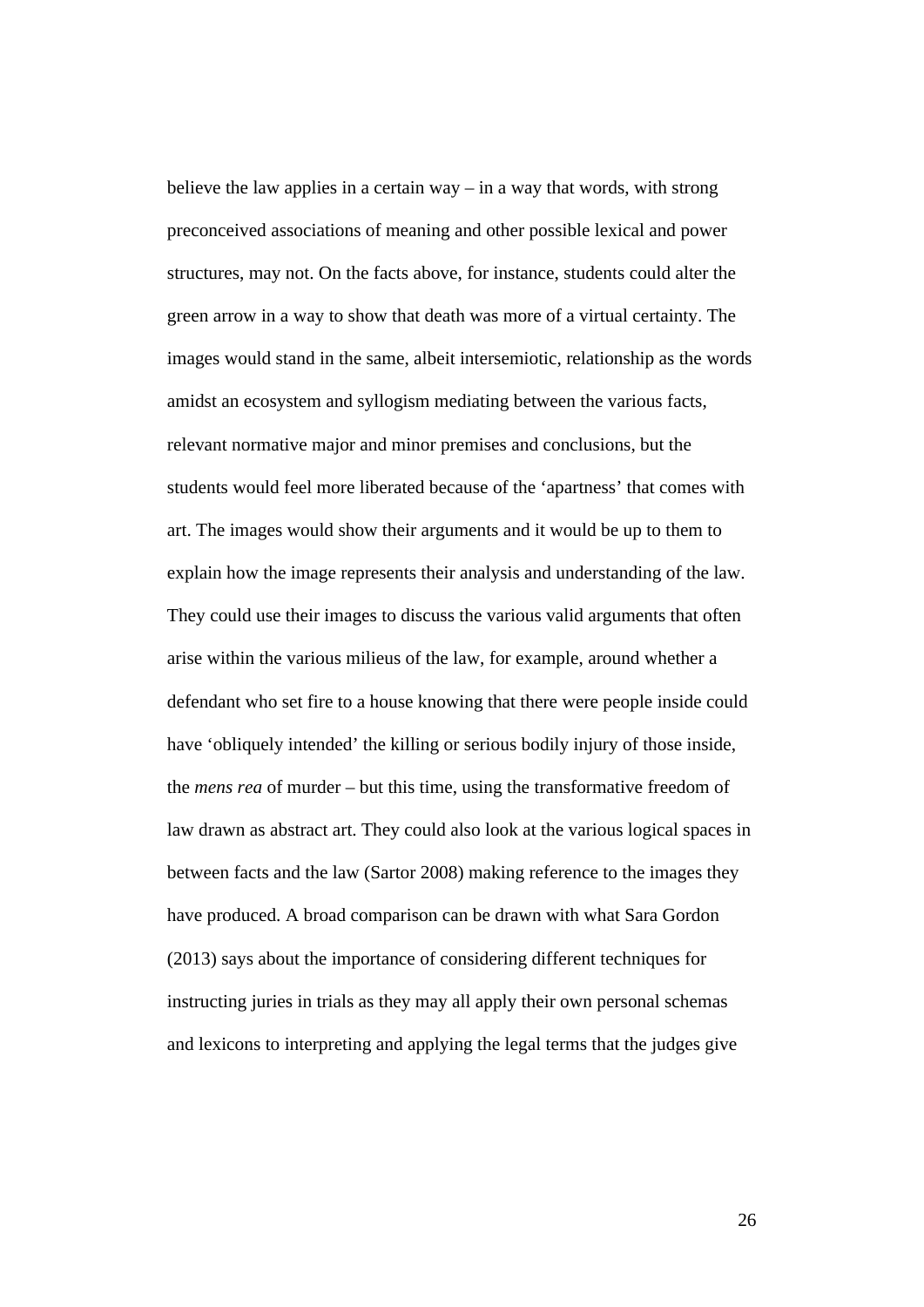them in instructions. The images could serve as one such technique for students to discuss their different schemas.

### **7. The Piano and Sounds of Justice: A Conclusion**

Whilst any images that students may draw may seem abstract at first and appear to have no ostensible, logical meaning, any depictions would have absolute legal resonance and meaning for students. If we hold that art is a meaningful yet elusive search for meaning, the composition of abstract art would give the tutor and students a free and powerful space in which to discuss how legal terms mediate between facts and the law and also provide scope for a critique and analysis of the very law itself. In collaboration, the lecturer would be required to talk to the student, and students to each other, about the art pieces in order to discuss their feelings about that particular piece of law and how it applies, and provide feedback. In this way, students would use their art as a medium to render and navigate different legal concepts (DeGroff 2012). The liberation inherent in art could facilitate this, whereas often the perceived finitude and concreteness of words with their many different structures may not (Tomas 1969). That is the basis on which this paper posits that abstract art in particular could support a powerful, transformative and collaborative space in which to explore the many nuances and applications of the law. The ecosystem could be mapped. Students in law schools begin their legal education with words. They tackle those words with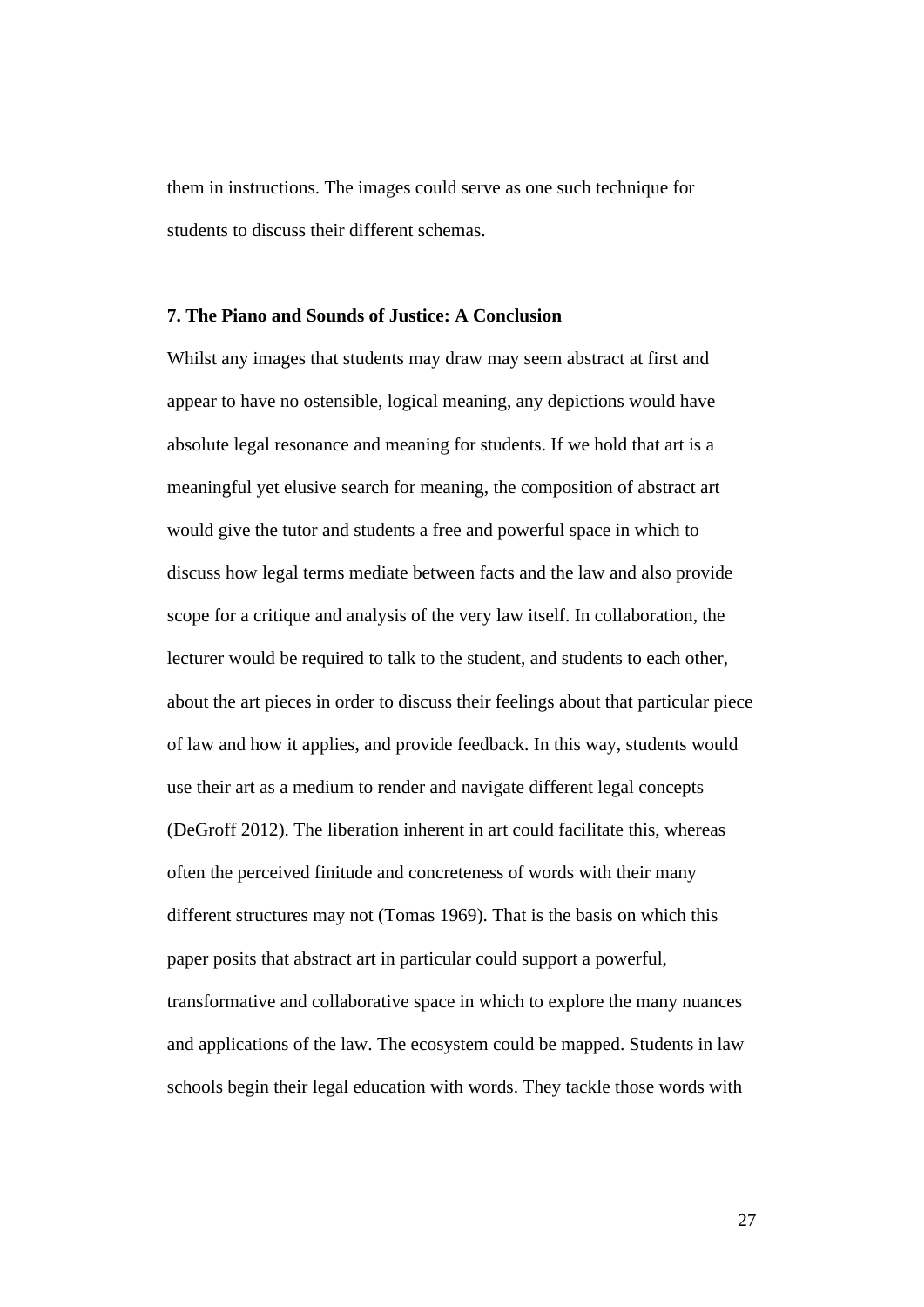great fervour and this often means that they take a rich approach to the law. Many students maintain this energy and do extremely well. However, sometimes, the finitude of words and a misconstruction of SMART (Specific, Measurable, Achievable, Realistic, Time-Related) learning outcomes (Feliú and Frazer 2012) disrupts this flow and students begin to focus more on the abstractness of legal terms as opposed to their deeper, contextual strata, which, as discussed above, is fundamental to give legal terms proper effect. I argue that using abstract art as a pedagogic tool may assuage this.

Furthermore, some of Kandinsky's ideas discussed above, especially on the 'spirit' and emotive translation of interiority into images, provide a good framework for this rendering of the law into art. This is because, as a result of the ontological continuum considered in section 3 above, they enable students to fully connect with themselves and their emotive responses in understanding the law. Kandinsky believed that when artists perceived the world their soul vibrated. These vibrations could then be drawn as points, lines and colours on a plane. In this way, art was an intricate manifestation of how the world moved their soul. It encapsulated their spirit. As Kandinsky wrote, "the soul is the piano with the strings and the artist is the hands which by mean the tangents call forth the vibration of the human soul" (Kandinsky [1911] 2011, cited in Ringborn 1966, 400). For Kandinsky, art was the external expression of an internal. In parallel, I would argue that, in the same way, students can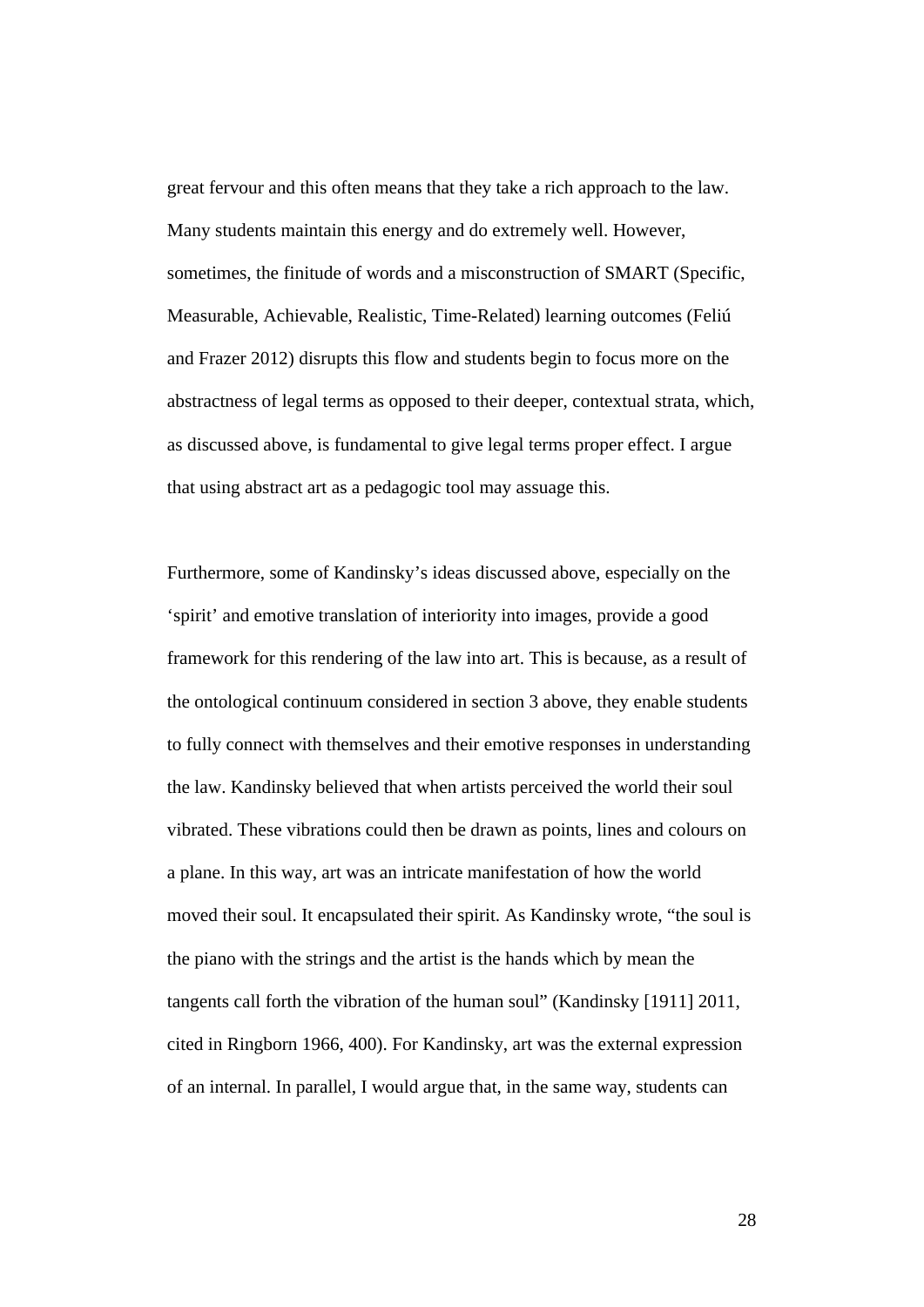begin by asking themselves what a law means to them: how it evokes their inner feelings and emotions. They could be asked to focus on the facts of a case, and how they think the law should apply, and in working with their tutors and peers, be asked to represent this as a symphony of lines, shapes and colours. In this translaborative space, such works of art can be used to give sound to their inner feelings and understanding of a case, and, indeed, the piano of justice within them, justice being, not least, a feeling: and they can draw their feelings about the law and how it should apply in its many contexts, thus giving full voice to the orchestra of law and logic that resides within them. The legal ecosystem can thus be explored.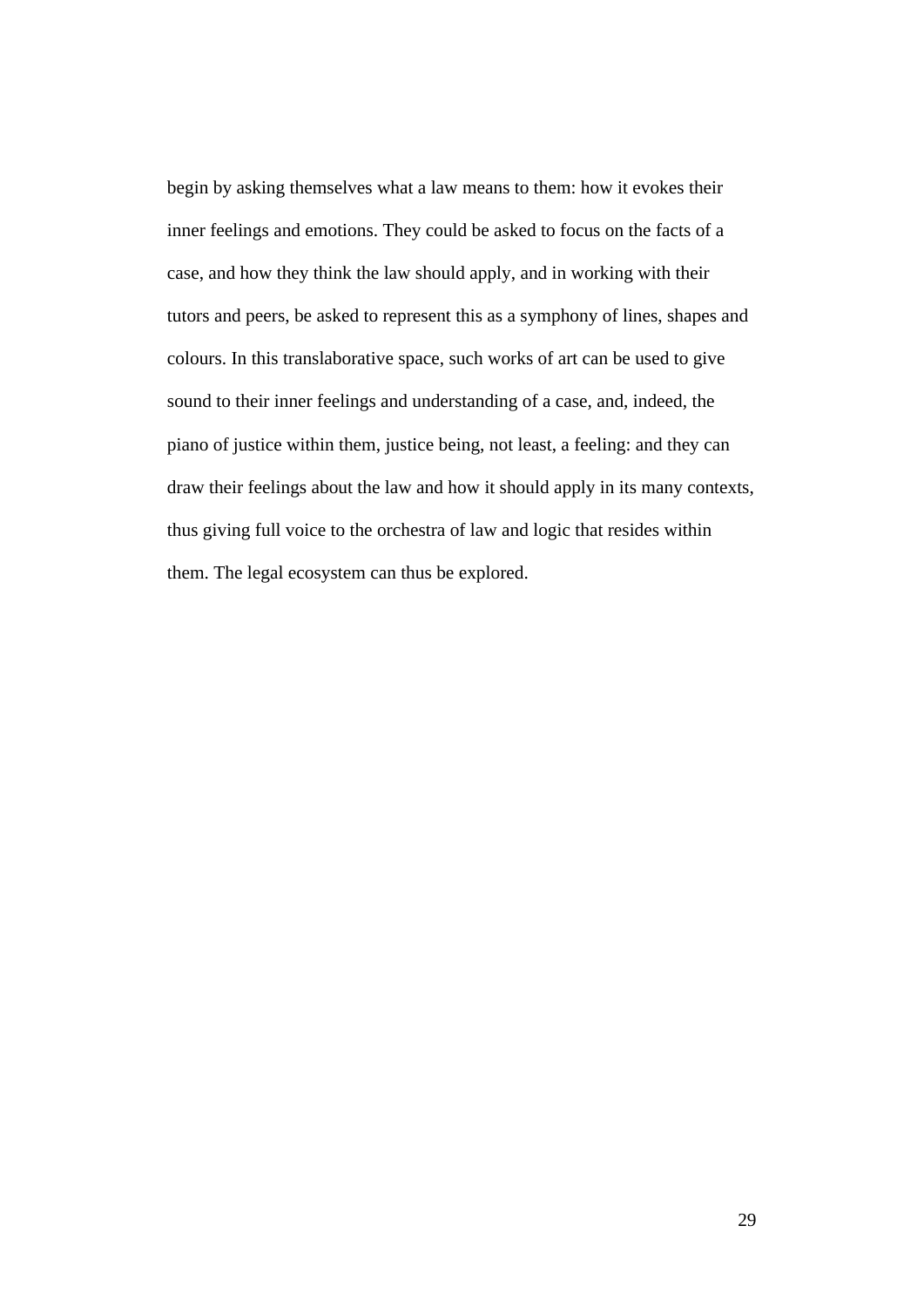#### **References**

Brand, Juliane, and Christopher Hailey. 1997. *Constructive Dissonance: Arnold Schoenberg and the Transformations of Twentieth-Century Culture.* Berkley, CA: University of California Press.

Campen, Crétien van. 1997. "Synesthesia and Artistic Experimentation." *Psyche* 3 (6). [http://www.theassc.org/files/assc/2290.pdf.](http://www.theassc.org/files/assc/2290.pdf)

Carlson, Maria. 2015. *No Religion Higher Than Truth: A History of the Theosophical Movement in Russia, 1875-1922*. Princeton, NJ: Princeton University Press.

Carneiro, Maria Francisca, Eliseu Raphael Venturi, and Laércio A. Becker. 2014. "What is the Smell of Law? First Assumptions for the Semiotics of Juridical 'Matter'. *Social Sciences Research Network* (SSRN), October 6, 2014.

<https://ssrn.com/abstract=2506265>or [http://dx.doi.org/10.2139/ssrn.25](http://dx.doi.org/10.2139/ssrn.2506265) [06265](http://dx.doi.org/10.2139/ssrn.2506265)

*Criminal Justice Act 1967.* London: Her Majesty's Stationery Office. [http://www.legislation.gov.uk/ukpga/1967/80/pdfs/ukpga\\_19670080\\_e](http://www.legislation.gov.uk/ukpga/1967/80/pdfs/ukpga_19670080_en.pdf) [n.pdf.](http://www.legislation.gov.uk/ukpga/1967/80/pdfs/ukpga_19670080_en.pdf)

DeGroff, Eric A. 2012. "Training Tomorrow's Lawyers: What Empirical Research Can Tell Us About the Effect of Law School Pedagogy on Law Student Learning Styles." *Southern Illinois University Law Journal*, 251: 251-254.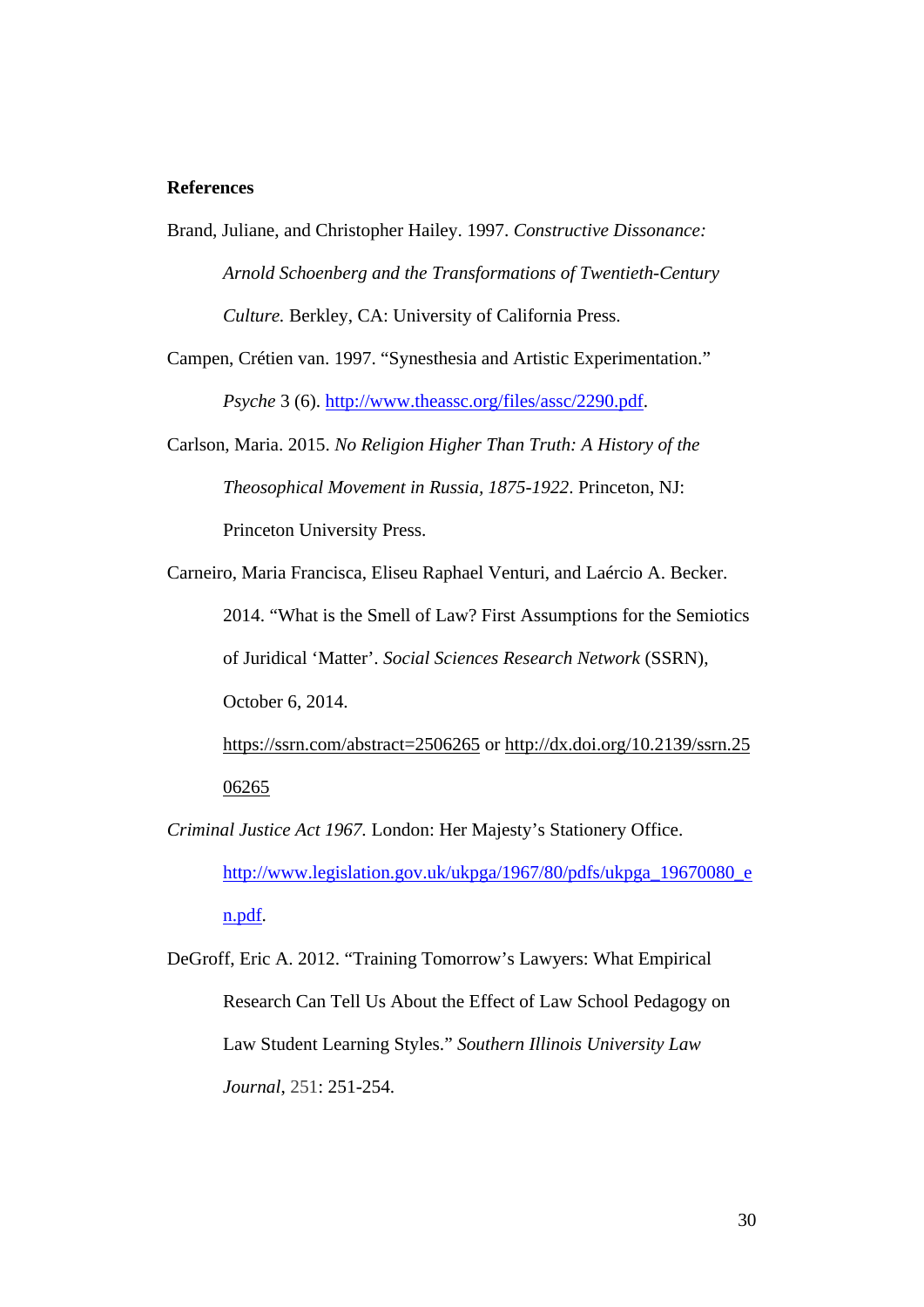- Easteal, Patricia. 2008. "Teaching about the Nexus between Law and Society: From Pedagogy to Andragogy." *Legal Education Review* 18 (1&2): 163-172.
- Feliú, Vicenç, and Helen Frazer. 2012. "Outcomes Assessment and Legal Research Pedagogy." *Legal Reference Services Quarterly* 31 (2): 188- 203.
- Gordon, Sara. 2013. "Through the Eyes of Jurors: The Use of Schemas in the Application of 'Plain-Language' Jury Instructions." *Hastings Law Journal* 64 (3): 643-678.
- Hubbard, Edward M., and Vilayanur S. Ramachandran. 2005. "Neurocognitive Mechanisms of Synaesthesia." *Neuron* 48 (3): 509- 520.
- Jakobson, Roman. 1959. "On Linguistic Aspects of Translation." In *On Translation*, ed. by Reuben Arthur Brower, 30-39. Cambridge. MA: Harvard University Press.
- Kandinsky, Wassily. 1979. *Point and Line to Plane: Contribution to the Analysis of the Pictorial Elements*. Translated by Howard Dearstyne and Hilla Rebay. New York: Dover.
- Kandinsky, Wassily. 2011. *Concerning the Spiritual in Art*. Translated with an introduction by Michael T. H. Sadler. New York: Dover.
- Lindahl, Lars. 2004. "Deduction and Justification in the Law: The Role of Legal Terms and Concepts." *Ratio Juris* 17 (2): 182-202.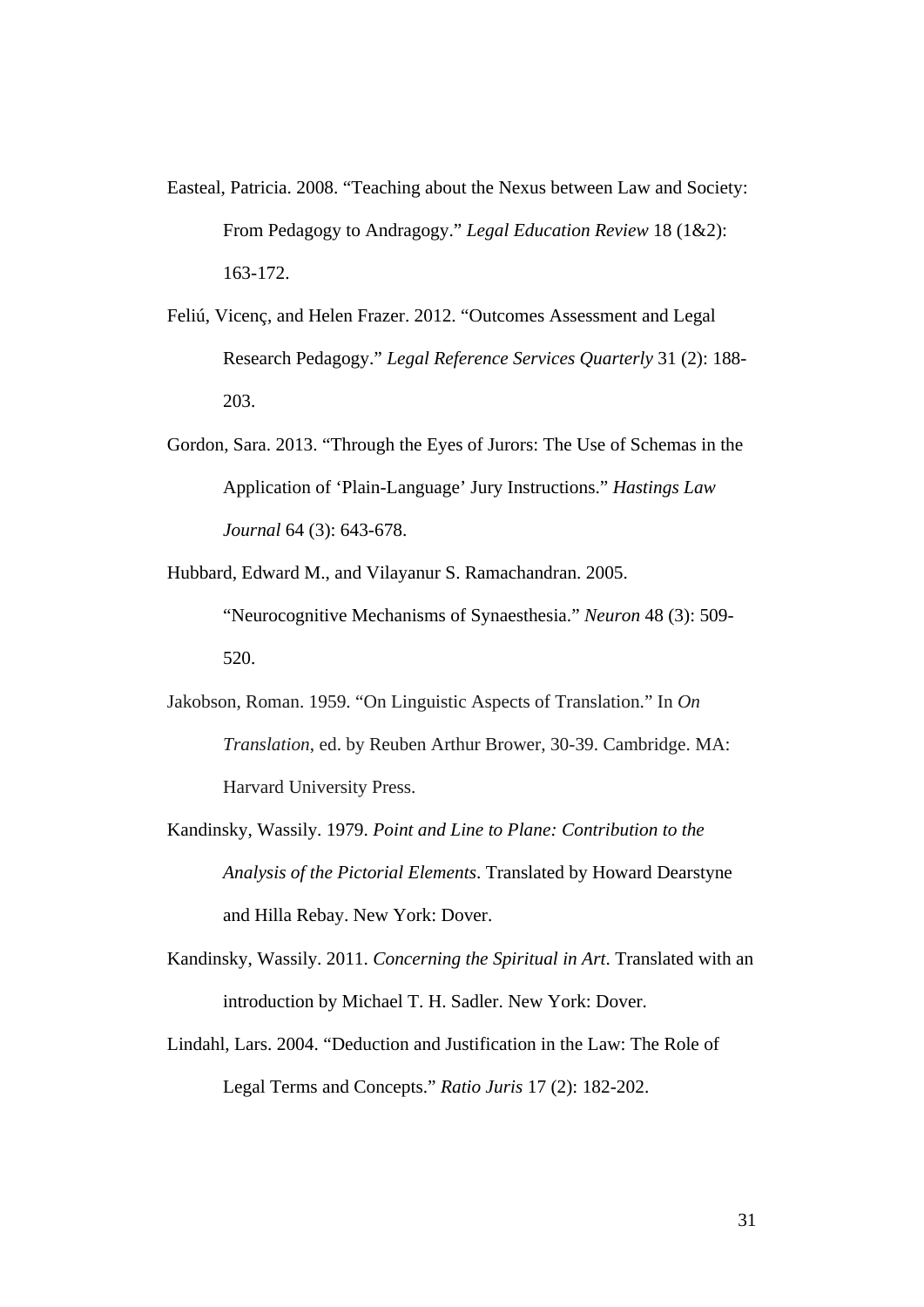- Lynch, Mary A. 2011. "An Evaluation of Ten Concerns About Using Outcomes in Legal Education." *William Mitchell Law Review* 38 (3): 986-1016.
- [Macagno](https://papers.ssrn.com/sol3/cf_dev/AbsByAuth.cfm?per_id=1242604), Fabrizio. 2010. "Definitions in Law." *Bulletin Suisse de Linguistique Appliquée* 2: 199-217.
- O'Sullivan, Simon. 2001. "The Aesthetics of Affect: Thinking Art Beyond Representation." *Angelaki: Journal of Theoretical Humanities* 6 (3): 125-135.
- Philippopoulos-Mihalopoulos, Andreas. 2015. *Spatial Justice: Body, Lawscape, Atmosphere*. London: Routledge.
- Poling, Clark V. 1986. *Kandinsky's Teaching at the Bauhaus*. New York: Rizzoli.
- *Regina v Woollin* (1998) Judgments, 22 July 1998. London: UK House of Lords.

[https://www.publications.parliament.uk/pa/ld199798/ldjudgmt/jd98072](https://www.publications.parliament.uk/pa/ld199798/ldjudgmt/jd980722/wool.htm) [2/wool.htm.](https://www.publications.parliament.uk/pa/ld199798/ldjudgmt/jd980722/wool.htm)

- Ringbom, Sixten. 1966. "Art in 'The Epoch of the Great Spiritual': Occult Elements in the Early Theory of Abstract Painting." *Journal of the Warburg and Courtauld Institutes* 29: 386-418.
- Sartor, Giovanni. 2008. "Legal Concepts: An Inferential Approach." *European University Institute Law Working Paper No. 2008/03*. San Domenico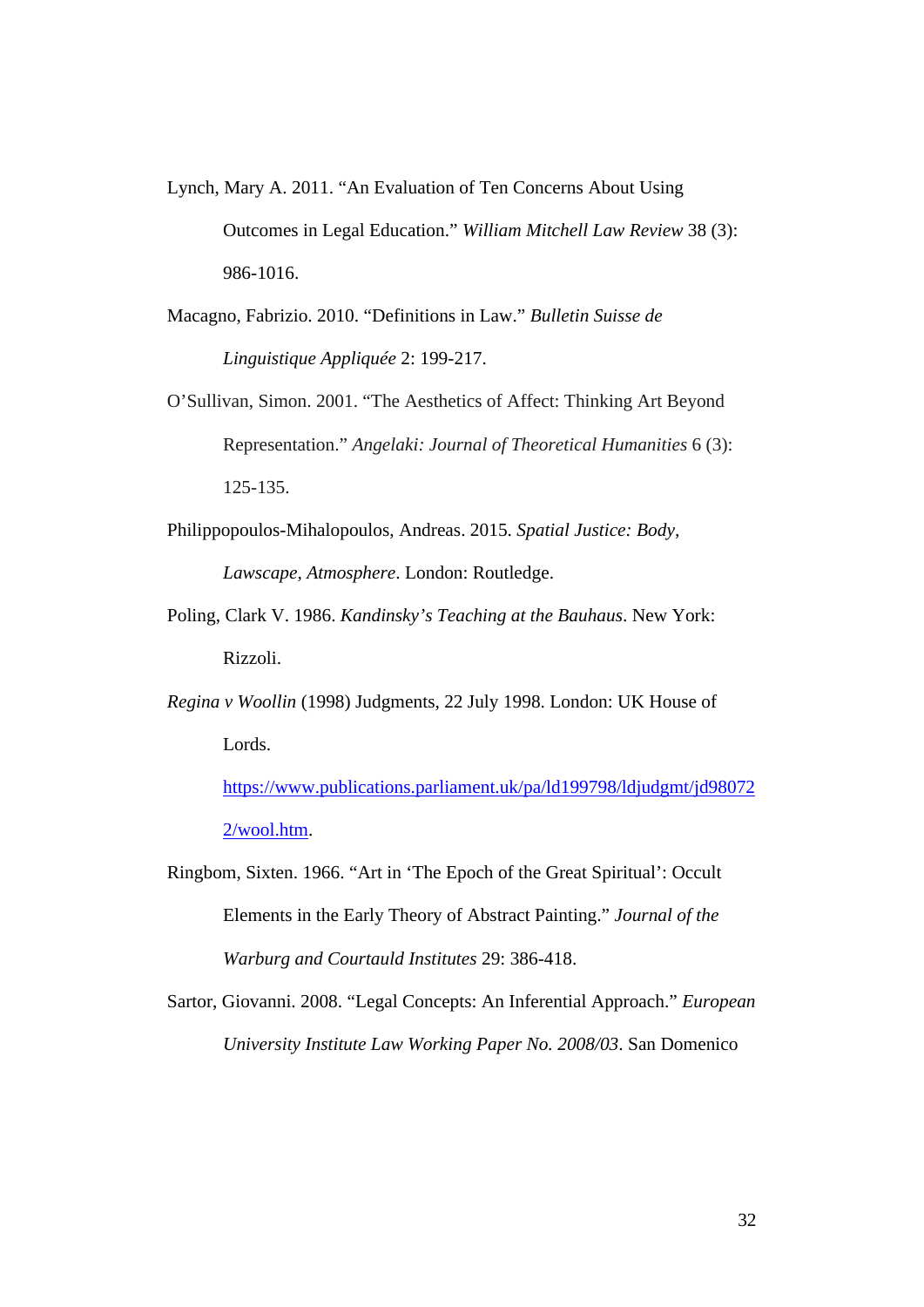di Fiesole: Department of Law, European University Institute.

[https://ssrn.com/abstract=1093627.](https://ssrn.com/abstract=1093627)

- Scruton, Roger. 1998. *Art and Imagination: A Study in the Philosophy of Mind*. South Bend, IN: St Augustine's Press.
- Shusterman, Richard. 2000. *Pragmatic Ethics: Living, Beauty, Rethinking Art*. Lanham, MD: Rowman and Littlefield.
- Spaak, Torben. 2014. "Alf Ross on the Concept of a Legal Right." *Ratio Juris* 27 (4): 461–476.
- Tomas, Vincent. 1969. "Kandinsky's Theory of Painting." *The British Journal of Aesthetics* 9 (1): 19-38.

Zalesne, Deborah, and David Nadvorney. 2011. "Why Don't They Get It: Academic Intelligence and the Under-Prepared Student as Other." *Journal of Legal Education* 61 (2): 264-279.

*Author's address:*

Paresh Kathrani

Westminster Law School, University of Westminster, 4-12 Little Titchfield Street, London W1W 7BY, United Kingdom

[p.kathrani@westminster.ac.uk](mailto:p.kathrani@westminster.ac.uk)